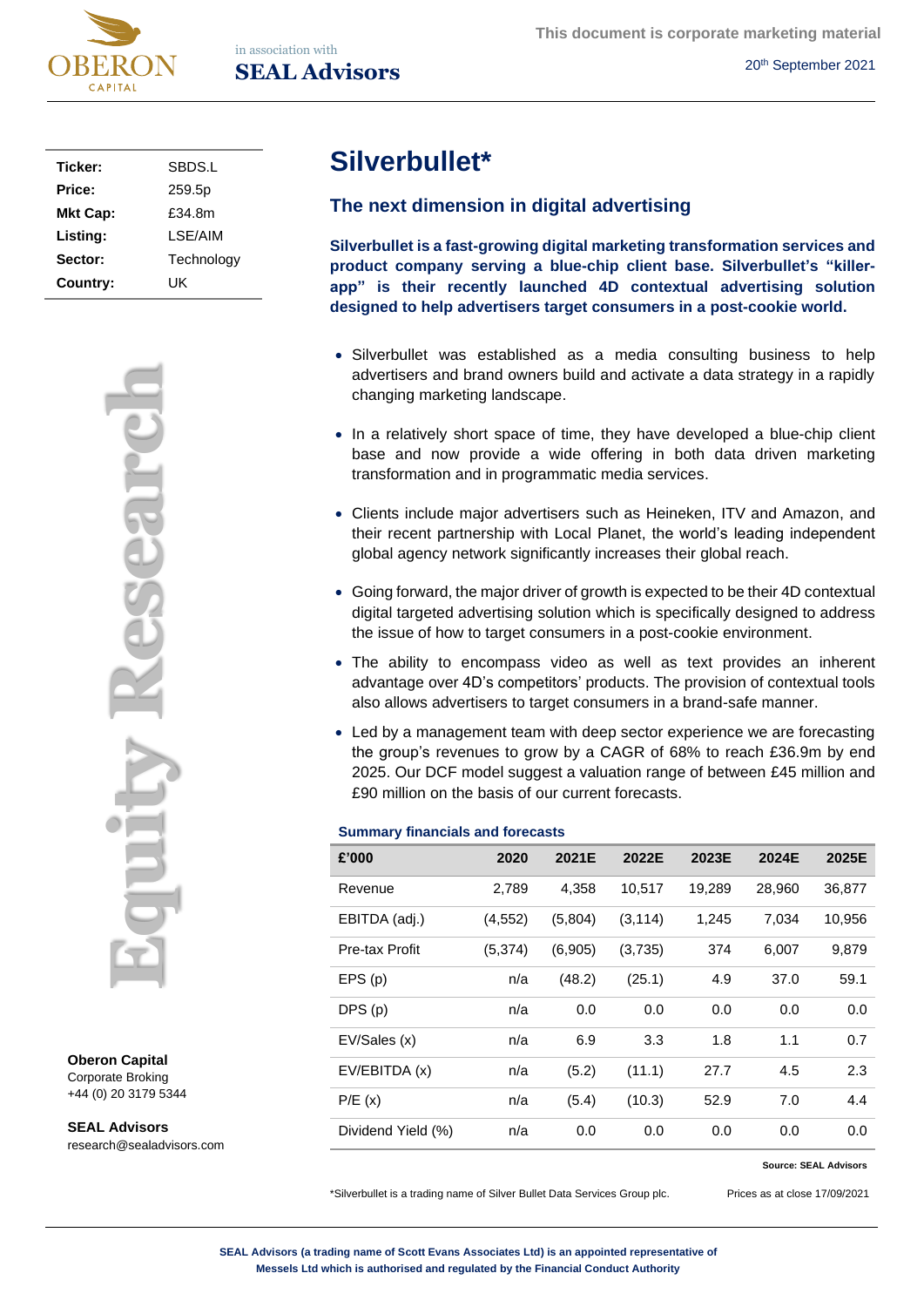

## **DISCLAIMER**

This report has been prepared by Scott Evans Associates Limited trading as SEAL Advisors ("SEAL") on behalf of Oberon Capital which is a trading name of Oberon Investments Ltd.("Oberon") to provide background information and views about Silver Bullet Data Services Group Limited ("Silverbullet" or the "Company"). Scott Evans Associates Ltd is an appointed representative of Messels Ltd which is authorised and regulated by the Financial Conduct Authority (FRN:947026). Oberon is authorised and regulated by the Financial Conduct Authority (FRN: 124885).

This report has been produced independently of the Company and the forecasts, opinions and expectations contained herein are entirely those of SEAL. While all reasonable care has been taken to ensure that the facts stated herein are accurate and that any forecasts, opinions and expectations contained herein are fair and reasonable, Oberon has not verified the contents hereof and has had to rely on the Company for all the factual information in respect of the Company. Neither SEAL nor Oberon makes any representation or warranty as to the accuracy, completeness or fairness of the information, forecasts, opinions and expectations contained in this document and no reliance should be placed thereon. No person accepts any liability whatsoever for any loss howsoever arising from any use of this document or its contents or otherwise arising in connection therewith, and neither SEAL, Oberon, the Company, nor any of their respective directors, officers or employees, shall be in any way responsible for the contents hereof, except for any liabilities and responsibilities that cannot be disclaimed under applicable law and regulation.

Any opinions, forecasts or estimates herein constitute a judgement as at the date of this report. There can be no assurance that future results or events will be consistent with any such opinions, forecasts or estimates. This information is subject to change without notice and its accuracy is not guaranteed. It may be incomplete or condensed and it may not contain all material information concerning the Company. In accessing this document, you agree to be bound by the following terms and conditions, including any modifications to them from time to time, each time you receive any information as a result of such access. You acknowledge that this electronic transmission and the delivery of the attached document is confidential and intended only for you and you agree that you will not forward, reproduce, copy, download or publish this electronic transmission or the attached document (electronically or otherwise) to any other person.

All information compiled in our communications are produced to the best of our ability, its accuracy is not guaranteed. All expressions of opinions and estimates constitute a judgement and, unless otherwise stated, are those of the author (Scott Evans) and the research department of SEAL only, and are subject to change without notice. SEAL is under no obligation to update the information contained herein.

This report has been sent to you or accessed by you in an electronic form. You are reminded that documents transmitted via this medium may be altered or changed during the process of electronic transmission and consequently, none of SEAL, Oberon or any of its affiliates, directors, officers, employees, representatives and agents or any other person controlling Oberon any of its affiliates accepts any liability or responsibility whatsoever, whether arising in tort, contract or otherwise, which they might have in respect of this electronic transmission, this report or the contents thereof. Please ensure that your copy is complete.

You acknowledge that the information, opinions, forecasts and expectations contained in this document speak only as of the date of such document, and such information and statements will become inaccurate, stale and/or out-of-date thereafter.

BY ACCESSING THIS REPORT, YOU AGREE TO BE BOUND BY THE FOREGOING RESTRICTIONS, LIMITATIONS, TERMS AND CONDITIONS.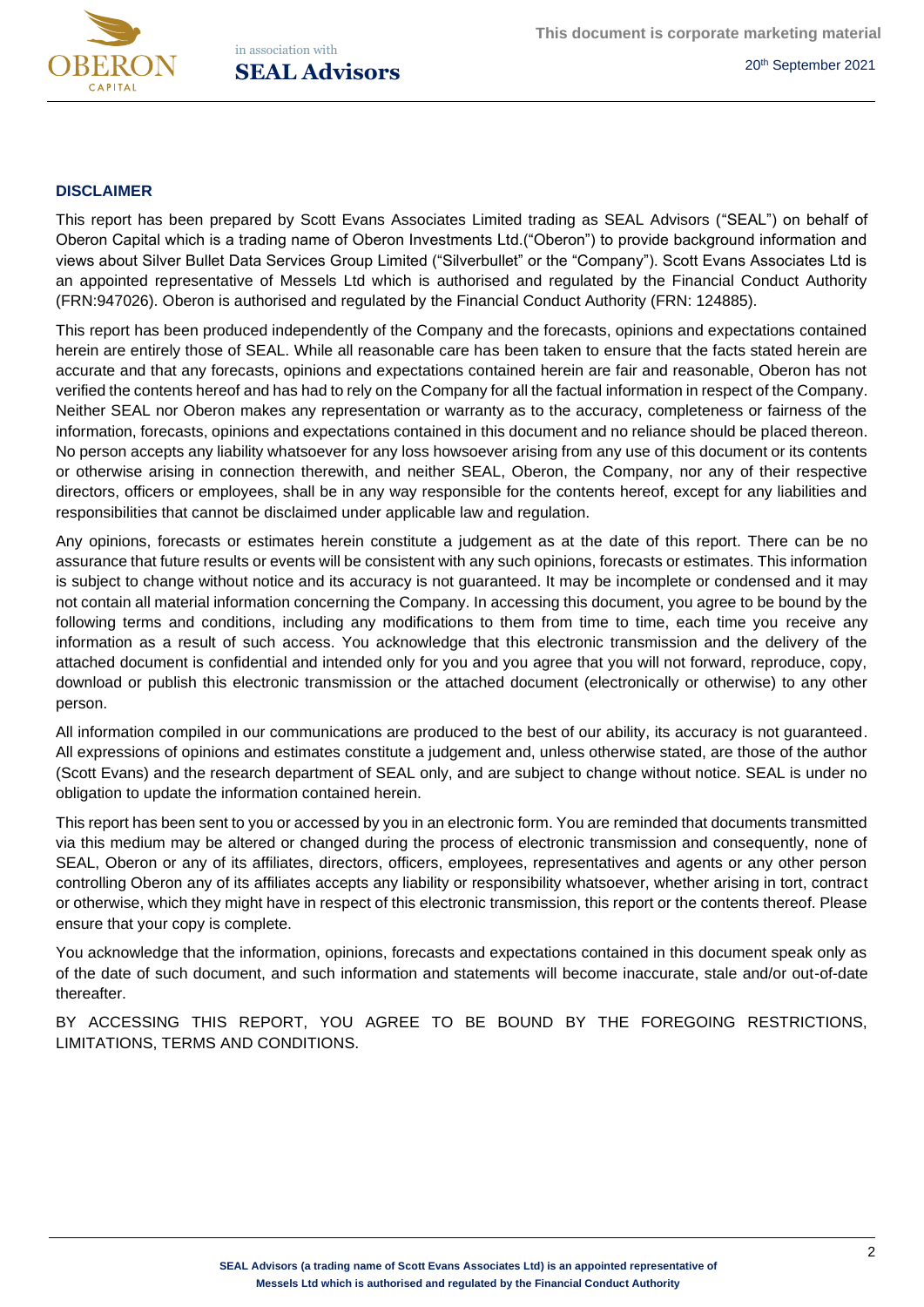



**This document is corporate marketing material SEAL Advisors** 20<sup>th</sup> September 2021

# **CONTENTS**

|                                                          | Page |
|----------------------------------------------------------|------|
| <b>Silverbullet and the World of Digital Advertising</b> | 4    |
| <b>Global Digital Advertising in Perspective</b>         | 5    |
| Silverbullet - Now and the Future                        | 8    |
| Services - the Expert Plumber                            | 8    |
| Partnership with Local Planet                            | 10   |
| 4D - the Next Dimension                                  | 11   |
| The World of Digital Advertising is Changing             | 12   |
| <b>What are Cookies?</b>                                 | 14   |
| Walled Gardens and the Open Internet                     | 15   |
| Digital Advertising in the Open Internet                 | 17   |
| Alternatives to Third-Party Cookies                      | 18   |
| <b>How Does 4D Work?</b>                                 | 19   |
| The Addressable Market for 4D                            | 20   |
| The Competitive Landscape                                | 21   |
| <b>Forecasting Silverbullet's Revenues</b>               | 23   |
| <b>Services Revenues</b>                                 | 23   |
| 4D Revenues                                              | 24   |
| In Summary                                               | 25   |
| <b>Experienced Management Team and Board</b>             | 26   |
| <b>SWOT Analysis</b>                                     | 27   |
| <b>ESG Overview</b>                                      | 29   |
| <b>Valuation Range</b>                                   | 30   |
| <b>Financial Forecasts (SEAL Advisors' Estimates)</b>    | 31   |
| <b>Glossary of Terms</b>                                 | 33   |
| <b>About Oberon Capital and SEAL Advisors</b>            | 35   |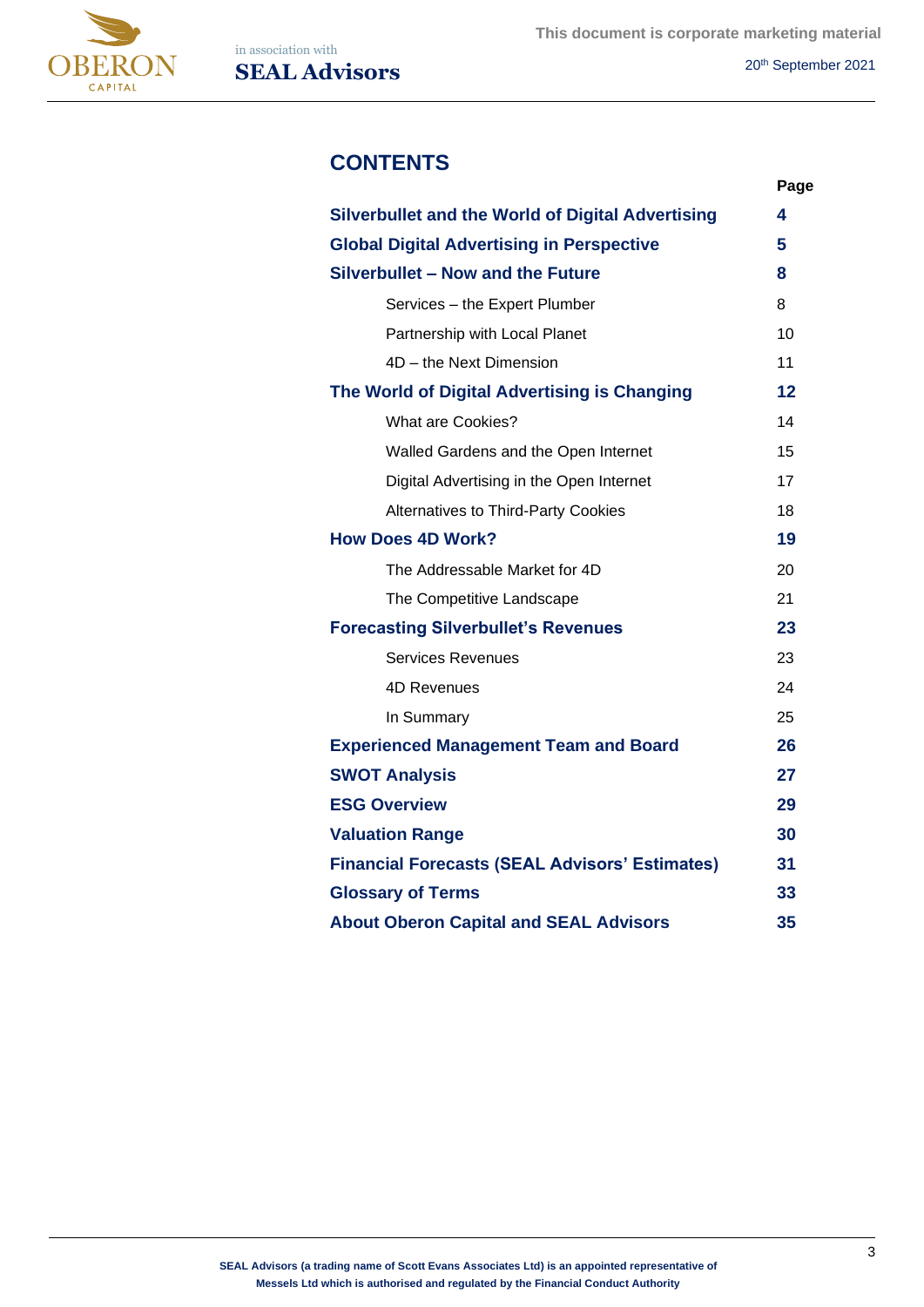

# **A fast-growing digital media company**

**4D is the killer app**

**Key advantages over its competitors**

# **Silverbullet and the World of Digital Advertising**

Silver Bullet Data Services Group, trading as Silverbullet is a fast-growing digital marketing transformation services and product company which was listed on AIM in June 2021. The business was originally founded in 2016 by Ian James (CEO) and Umberto Torrielli (CTO) as a media consulting business focused on helping advertisers and brand owners build and activate a data strategy in a rapidly changing marketing environment. Following a number of strategic acquisitions, the company has grown rapidly and now provides a wide offering in both data driven marketing transformation and in programmatic media services to a blue-chip client base. The recent link up with Local Planet, the world's leading independent global agency network significantly enhances Silverbullet's global reach.

While the bulk of the company's revenues currently originate from its services business, going forward the "killer-app" is their proprietary contextual digital targeted advertising solution, 4D. The product has been developed to address the looming issue of how advertisers can continue to target consumers in a postcookie environment. The use of third-party cookies has already been removed from browsers such as Safari and FireFox and Google has stated its intention to stop their use on Chrome entirely at some point between 2022 and 2023. The blocking of third-party cookies is a seismic shift for the advertising industry and is considered one of the biggest media challenges by digital advertising professionals.

The roll-out of 4D will shift the focus of the business from a pure advertising services provider to a product-led company offering cutting-edge technology to address one of the most critical issues facing digital advertisers. It has a key advantage over its competitors in that has been developed to encompass the analysis of video as well as text. It also provides the tools to place ads in a brandsafe manner which has become of fundamental importance to all major advertisers. As the end-date for the use of cookies approaches we expect a rapid take-up in the use of 4D. This combined with continued growth in Silverbullet's services business underpins our forecast revenue growth of CAGR 68% to reach £36.9 million by end 2025.

#### **Figure 1: Silverbullet revenue forecasts (£'000s)**



**Total Revenue Forecasts (£'000)**

*Source: SEAL Advisors*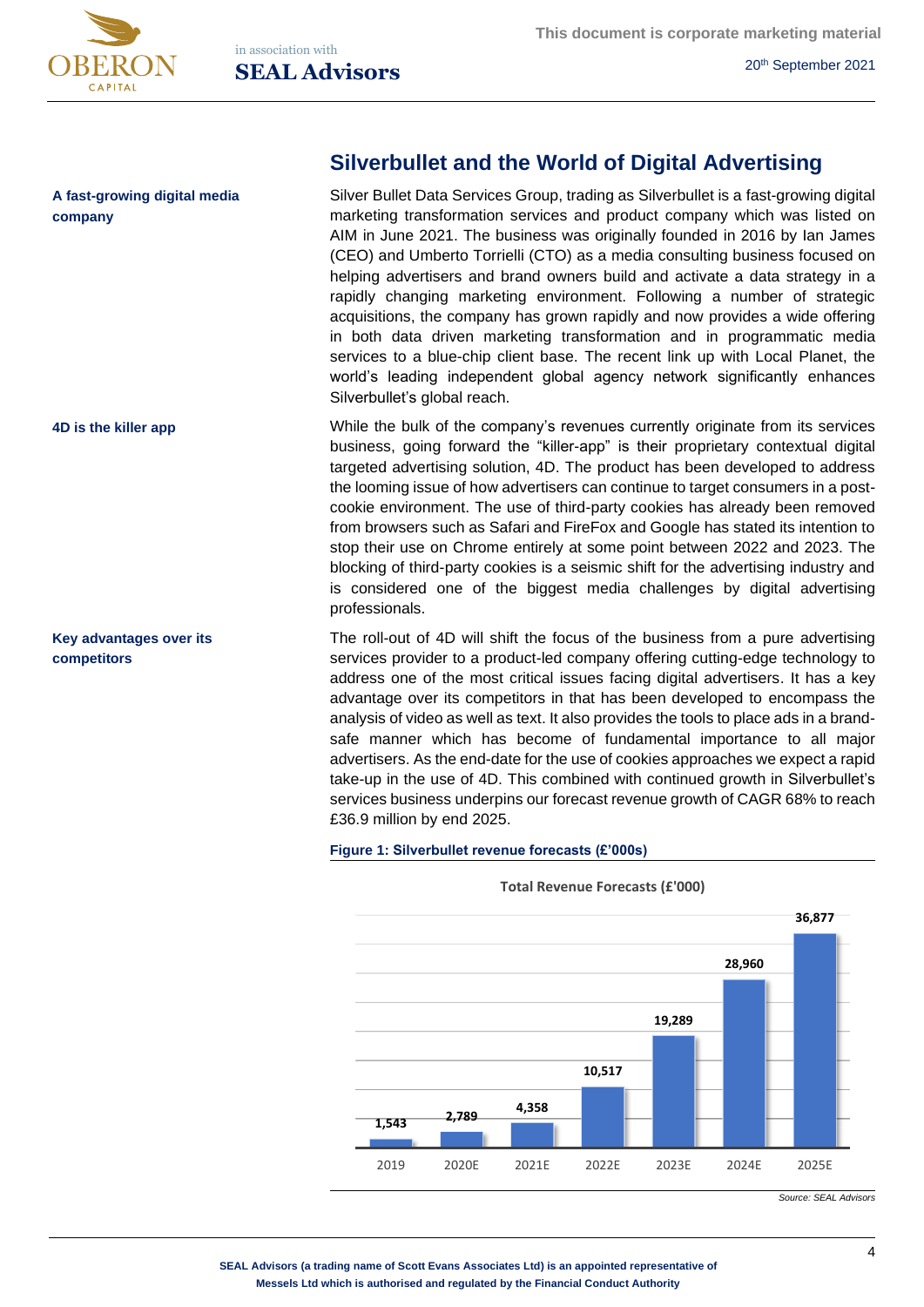

# **Global Digital Advertising in Perspective**

**First clickable web advert in 1993**

**Different approach to printed ads**

The global digital advertising market in which Silverbullet operates traces its history back to 1993. This was the year when the first clickable web advertisement appeared, which was sold by publisher Global Network Navigator to a Silicon Valley law firm, Heller Ehrman White & McAuliffe LLP.

Banner ads which are pixel displays appearing on publisher websites became mainstream in October 1994 when the online offshoot of Wired Magazine, HotWired, came up with the idea of the banner ad as a way of generating revenue to pay its writers. As a website ad is permanent rather than changing with each issue, website ad space differs to printed ads space in that it is sold for a set period of time. In this instance, the ad space on the website was 'rented' to AT&T for three months for the sum of \$30,000, with AT&T's banner ad generating a click-through rate of an impressive 44%.

### **Figure 2: Global Digital Advertising Spend (\$bn)**



**Worldwide Digital Ad Spending**

### **From modest beginnings to exponential growth**

From these modest beginnings, the digital advertising industry has grown at an exponential rate and has become increasingly sophisticated. In 2016, digital advertising in the US surpassed linear TV as a percentage of total media ad spending, and in 2019 digital ads accounted for the majority of worldwide total media ad spending for the first time.

As of 2020, c.58% of total worldwide advertising spend is digital. According to eMarketer, the global digital advertising market is forecast to reach c.\$650 billion by 2024E, by which point it is expected to comprise some 68% of total media ad spend.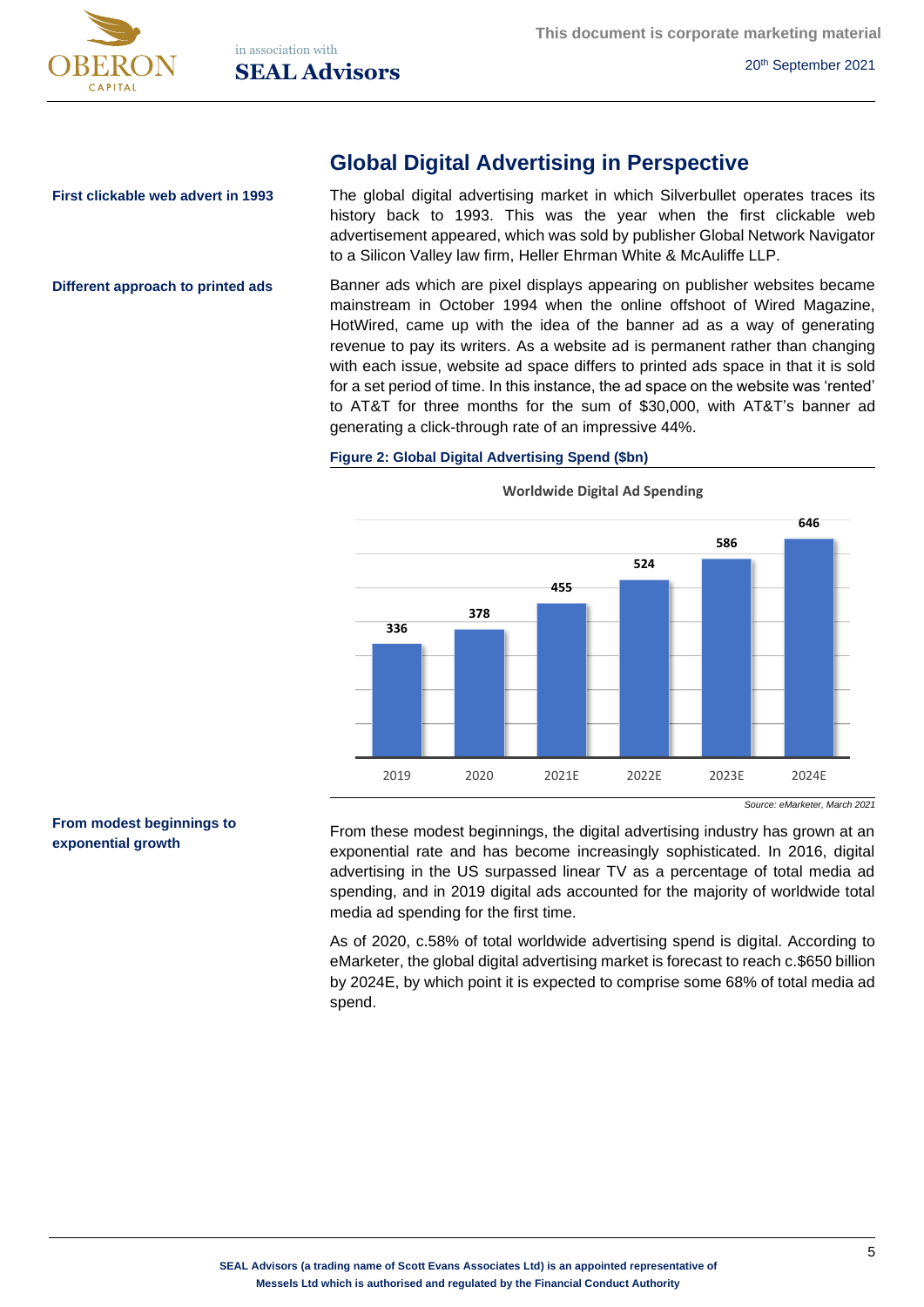

**Primary drivers more time spent** 

**Non-search most relevant to** 

**on more screens**

**Silverbullet**

in association with **SEAL Advisors** 20<sup>th</sup> September 2021

#### **Figure 3: Global Digital Advertising Spend as % of Total Media Spend**



*Source: eMarketer, March 2021*

The primary drivers of digital ad spending are a combination of increasing amount of time spent using the internet each day (attention = ad dollars) and the proliferation of internet-enabled devices (more screens = more ways to reach the consumer).

As consumers spend increasing amount of time per day using the internet across a range of screens, digital advertising share will continue to grow, at the expense of offline media such as linear TV and print.

The Non-Search component of Digital Advertising (i.e. display ads appearing on third-party websites as opposed to ads appearing as a result of search engine queries) represents around 60% of total digital advertising.

#### **Figure 4: Global Digital Advertising Spend – Non-Search (\$bn)**



**Worldwide Non Search Digital Ad Spending**

Non-search advertising is the most relevant segment for Silverbullet and as can be seen from the figure 4 this represented around \$225 billion of ad spending in 2020 and is forecast to grow to c.\$390 billion in 2024E, a CAGR of 14.6%

*Source: GroupM*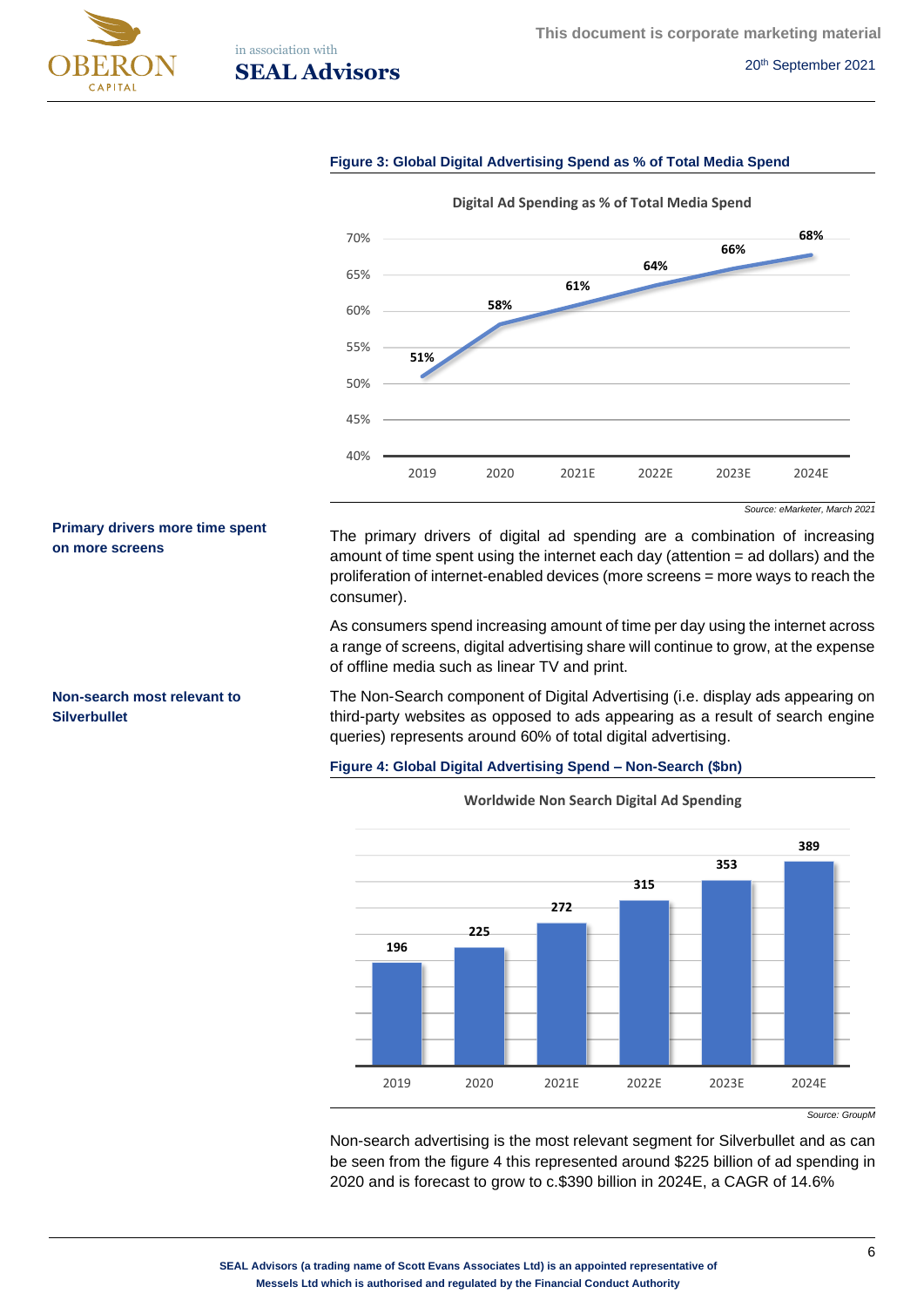

**Programmatic has experienced substantial growth**

The bulk of Silverbullet's revenues currently derive from its services business and relates to marketing transformation services including programmatic services, data strategy, data tech implementation and data science. Unlike traditional advertising which requires human intervention to provide proposals, tenders and pricing, programmatic advertising is algorithmic based and uses machines to purchase marketing space. This is an industry that has undergone significant growth over the past decade, increasing from approximately \$3.9 billion in 2012 to an estimated \$147 billion by end 2021.

#### **Figure 5: Global Programmatic Display Ad Spending (\$bn)**



**Global Programmatic Display Ad Spending (\$bn)** 

#### **Programmatic will continue to grow**

Source: Statista

Programmatic should continue to increase as a percentage of overall digital ad spending, given cost advantages vs other forms (i.e. fewer employees required given higher level of automation), as well as the increased transparency that comes from the auction-based process used to buy and sell ad impressions.

## **Figure 6: Global Programmatic Display Ad Spending (\$bn)**



**Global Programmatic Display Ad Spending (\$bn)** 

Source: Statista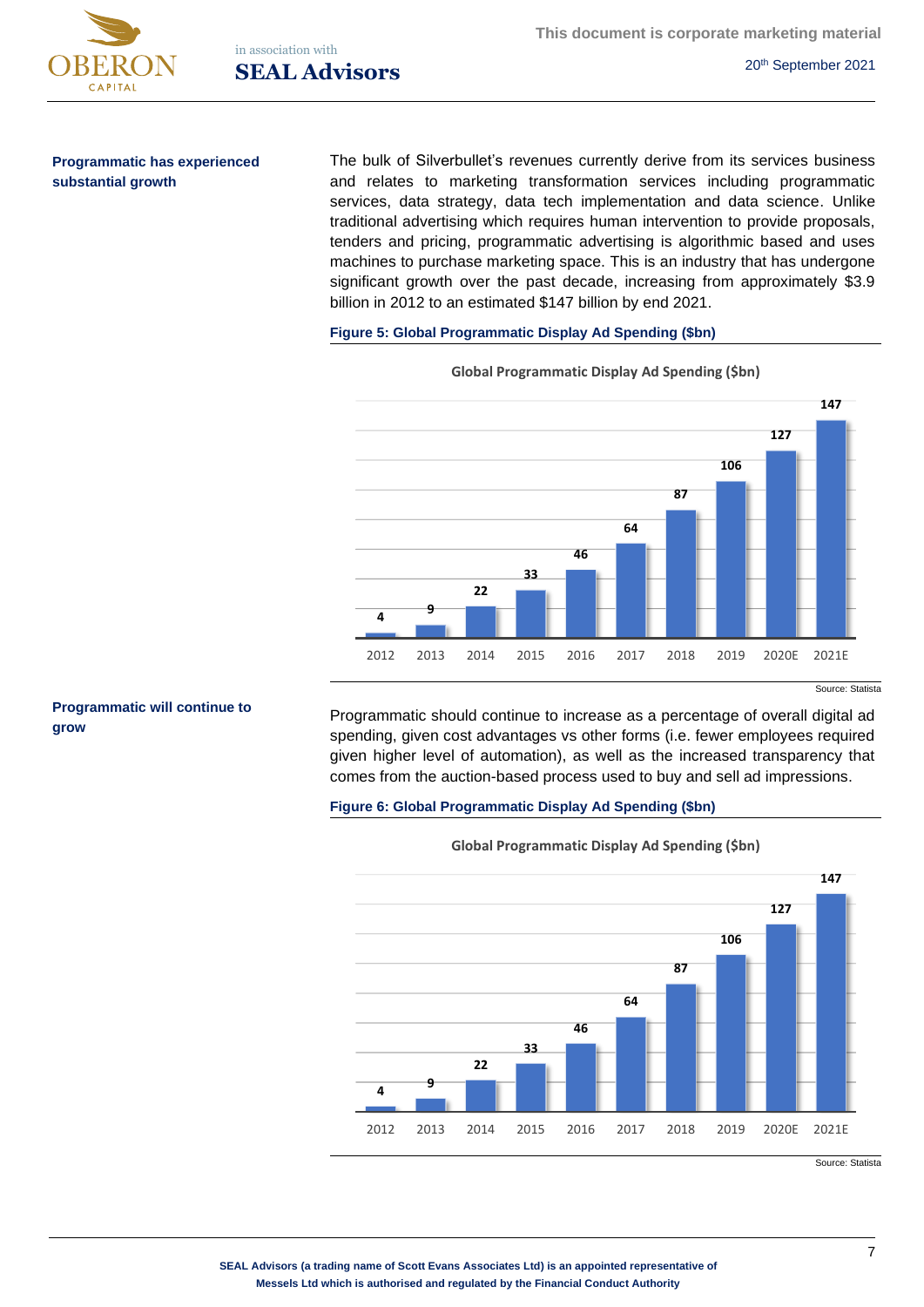

# **Silverbullet – Now and the Future**

Silverbullet provides two types of offerings:

- **Services**; a wide offering in both data driven marketing transformation and programmatic media services
- **4D**; a contextual product offering a targeted digital advertising solution to determine the best type of adverts to deliver to consumers in a brandsafe way

# **Services – the expert plumber**

Silverbullet's services business accounted for just under 100% of total 2020 revenues. While this is expected to decline as a proportion of total revenue as the 4D product becomes the primary driver, in the near-term services are expected to remain a significant part of the business.

Silverbullet's services offering can be split in to the two broad categories of:

- **Marketing transformation**, where Silverbullet provides services to help marketers analyse their data, tech-stacks and processes and to drive efficiency in their marketing investments. This includes technology and data audits, strategic data consultancy, vendor analysis, implementation of customer data platforms, data science as a service, data visualisation and dashboard development, and;
- **Programmatic media, where they offer clients, agencies, publishers** and first party data owners the ability to activate customers through Demand Side platforms (DSP), as well as Silverbullet's own meta DSP and proprietary "native" content programmatic offering.

The marketing transformation side deals with advertisers' digital and data strategies and helps them achieve their objectives. Silverbullet can be considered the expert "plumber" helping firms to sort out the complex pipework (i.e. marketing technology infrastructure) that is essential for them to manage their marketing capabilities in-house. While advertisers have been developing inhouse capabilities (i.e. taking more control of their advertising and digital activities), these are not sufficient to build and maintain the often complex solutions required. These clients require the services of experts such as Silverbullet to provide such functions. The need for specialist integration skills which are constantly evolving is a key reason why disintermediation of specialists such as Silverbullet is unlikely.

Silverbullet has already established a blue-chip list of clients and partners and have worked with in excess of 100 clients. Clients include Heineken, Channel 4, Amazon, ITV, RTE, Eydn Group and Jägermeister. A selection of the top clients/brands Silverbullet has worked with is shown in table 1.

> In tandem with growing their client base, Silverbullet has also expanded its offerings to its clients, both in terms of the service offering and geographic spread.

**The expert "plumber"**

**Services has been the growth** 

**driver to date**

**A blue-chip client list**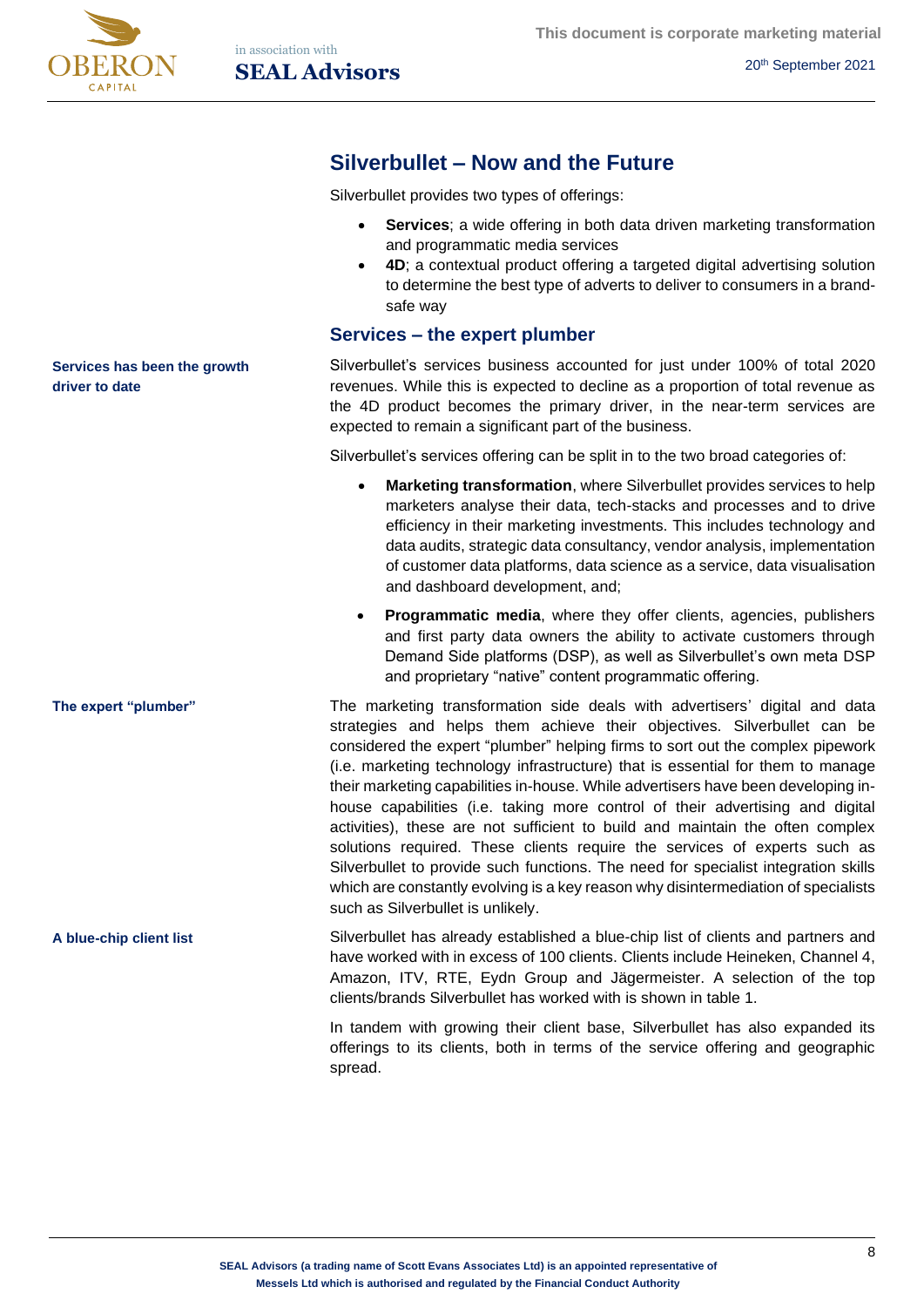

| <b>Media</b>            | <b>FMCG/Retail</b>   | <b>Finance</b>     | <b>Auto &amp; Travel</b> | <b>Other</b>             |
|-------------------------|----------------------|--------------------|--------------------------|--------------------------|
| Channel 10 (Aus)        | Amplifon             | American Express   | <b>FCA</b>               | <b>British Heart Fdn</b> |
| Channel 4               | <b>Bosch Siemens</b> | Generali           | Michelin                 | <b>GVC</b>               |
| <b>ITV</b>              | D&G                  | <b>Global Blue</b> | Hertz                    | <b>Ladbrokes Coral</b>   |
| <b>SBS</b>              | Heineken             | Moneyfarm          | Maserati                 | Packt                    |
| Telenor                 | Jägermeister         | <b>UBI Banca</b>   | Aplitour                 | Technogym                |
| The Economist           | Lumene               | Unipol             |                          |                          |
| <b>Village Roadshow</b> | Marks & Spencer      |                    |                          |                          |
| Vodafone                |                      |                    |                          |                          |

Source: Silverbullet Data Services Group Ltd

They also have a high-quality list of partners which includes Salesforce, Oracle Treasure Data and Adobe and are one of only four companies globally to achieve Adobe specialised DMP partner status. They work with all the major Demand Side Platforms (DSPs) and have relationships with the major agency holding groups – WPP, Publicis, Omnicom, Interpublic, Dentsu and Havas, as well as integrators such as Accenture.

The willingness of both clients and partners to engage with the company has allowed Silverbullet to expand geographically. They now operate in over 20 countries, with offices in five, the most recent being the United States.

Silverbullet's business model is simple, but effective. It is based on the principle of 'land and expand'. They take a building block approach; whereby having won a client they steadily expand the range of services offered and increase the overall revenue per client. Over time, this leads to a potential multiplying of the revenue stream many times over.

An example of the building block approach to client revenue growth is shown in Figure 4. The timeline and revenues shown relate to a genuine client with the name redacted to maintain client confidentiality. In this example Silverbullet grew its revenues from £90,000 in year one to c.£400,000 by end of year two. They started by advising the client on their data strategy, then expanded to advising and integrating the data and technology and are now at the stage where they are rolling out their 4D contextual advertising solution. As a result, they expect to reach over £1m revenues with the client by year three. **Building block approach to client revenue growth**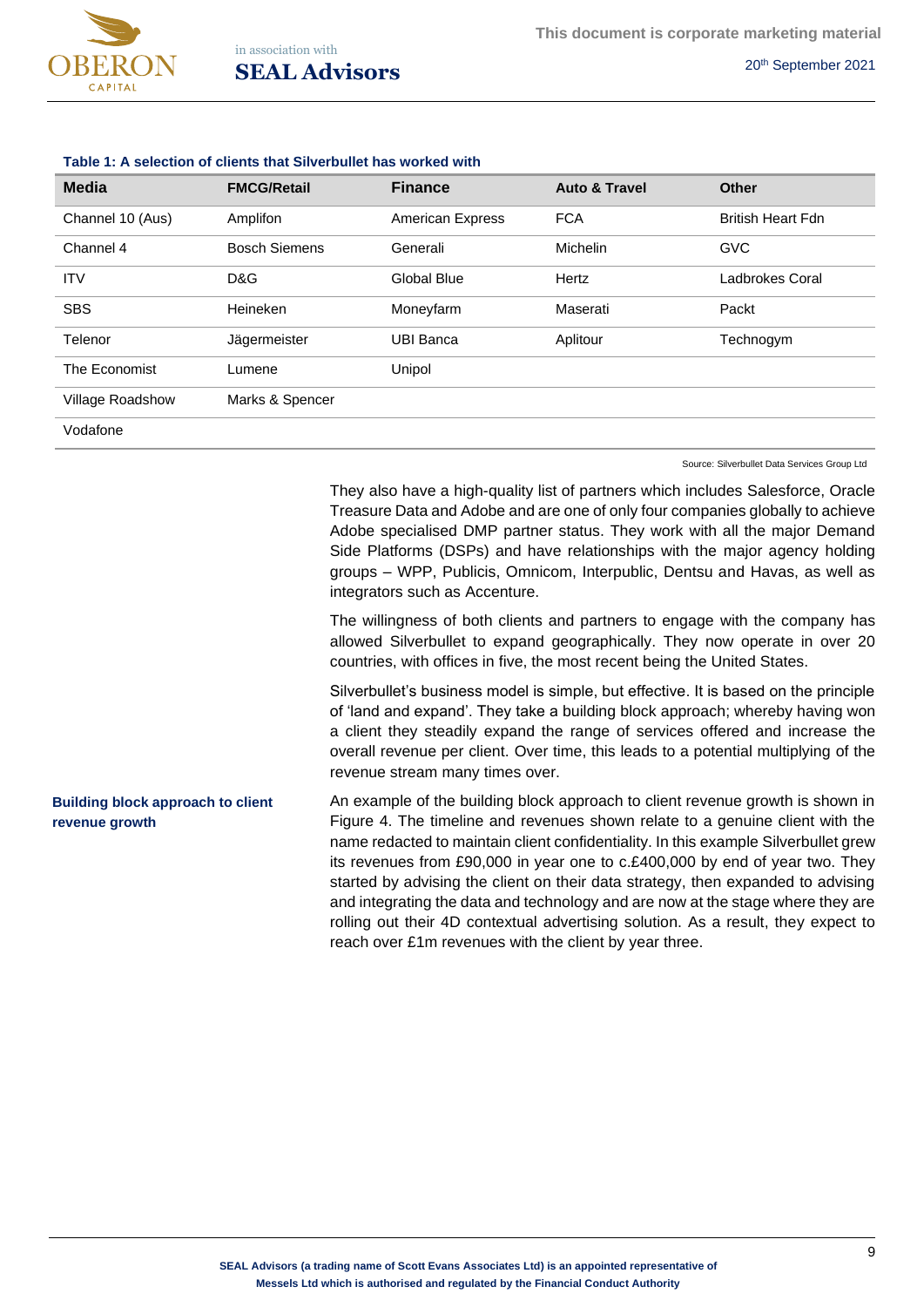



#### **Figure 7: An example of Silverbullet's approach to growing the client relationship**



# **Partnership with Local Planet**

In December 2020, Silverbullet signed a joint venture with the independent agency group Local Planet. This cooperation has enabled Silverbullet to provide a footprint in over 40 extra markets on top of its pre-existing reach. Local Planet describes itself as the world's largest independent Media Agency Network. It sits outside the framework of the major Agency holding groups (such as WPP, Omnicom etc) and currently has 56 agencies under its umbrella, present in 68 markets and handling over \$16 billion in global media billings. The group provides a variety of different services including media buying and planning, performance marketing, brand research and campaign measurement. The Global CEO of Local Planet, Martyn Rattle, has joined the Board as a Non-Executive Director as has Local Planet's Chairman, Nigel Sharrocks. Additionally, Silverbullet's CEO Ian James sits on the board of Local Planet, acting in a non-executive capacity as Chief Data, Technology and Analytics **Officer** 

There are several advantages for Silverbullet from the Local Planet deal which include; 1) greatly expanded geographical reach, without the need to open expensive new offices; 2) potential introduction of Silverbullet by Local Planet to the latter's clients; and 3) reputational benefit from the association with Local Planet, boosting the credibility of the group. After accounting for the referral fee payable to Lonely Planet, Silverbullet estimates that it should retain around 90% of the gross profit on any business sourced via Local Planet or an agency member of Local Planet

## **Local Planet brings significant opportunities**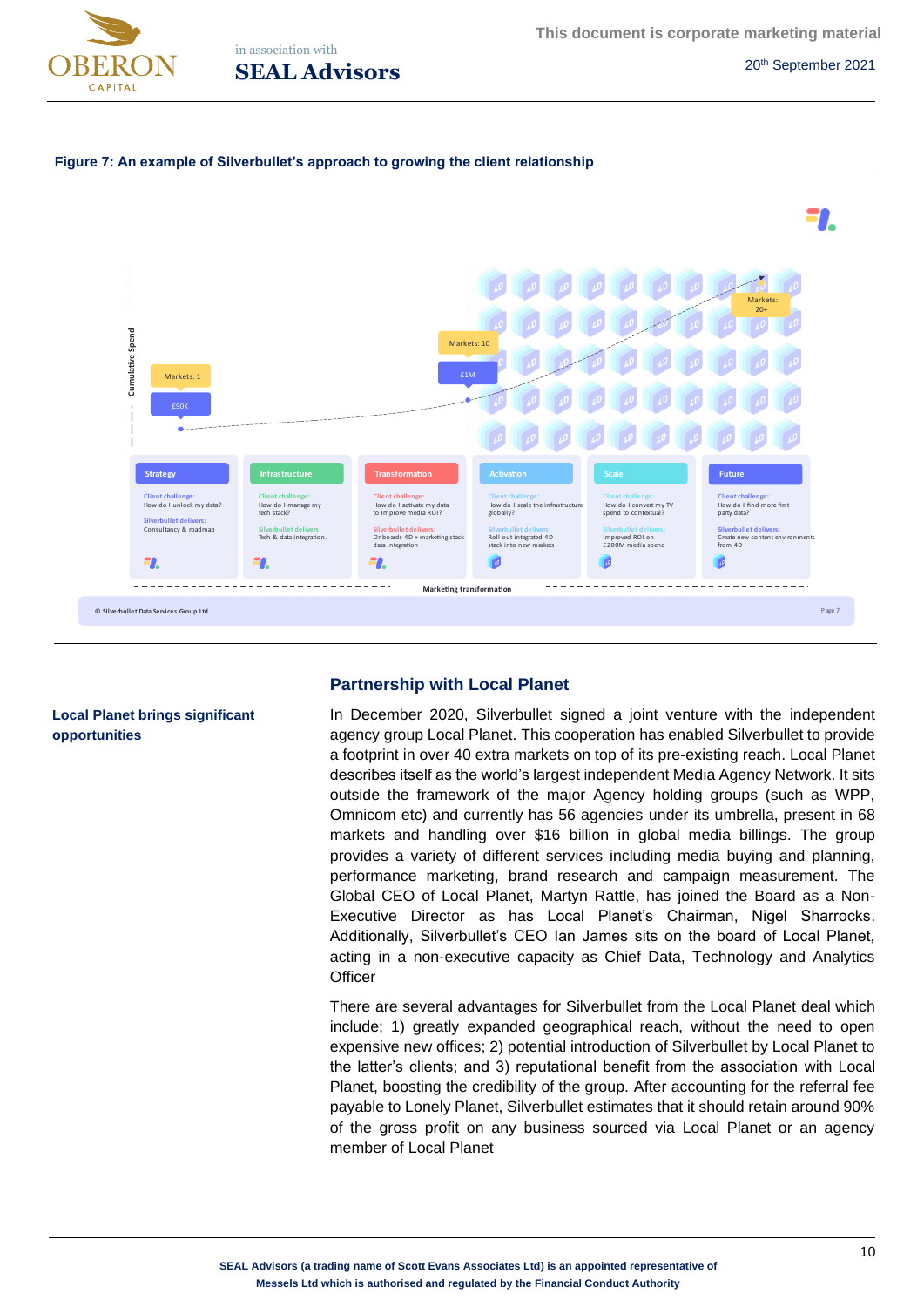

# **4D – The Next Dimension**

**4D is the future of Silverbullet**

**Industry changes will promote** 

**4D's success**

While the services business has been the core to Silverbullet's growth, the transformational product is 4D. This is Silverbullet's proprietary technology which aims to provide advertisers with the ideal audience targeted solution in the postcookie world. In essence, it is pioneering the way for advertisers to target customers online as the traditional methods are phased out.

4D is essentially a contextual advertising solution. Whereas digital advertising which relies on third-party cookies is based on the principle of serving the web user ads based on their browsing history, contextual advertising does not require the use of cookies since it is predicated on serving an ad suitable to the webpage that the web user happens to be browsing at that point in time. While contextual advertising has been around a long time, the primary innovation in Silverbullet's 4D product is the analysis of post-bid real-time contextual data, using bespoke machine learning and AI to surface intelligence and recommendations to drive better marketing outcomes, as well as the product's ability to work seamlessly across video content, rather than simply focus on text.

The potential market for the product is significant. Silverbullet believes the 4D product will target in excess of \$100 billion of programmatic media spend and over \$3 billion of contextual targeting and brand safety spend. There has already been significant interest from companies including Unilever, Vodafone, American Express and Amazon, all global brands that offer the potential to roll out the product in multiple countries.

Silverbullet has hired Mark Pearlstein as its Chief Revenue Officer. He was the CRO for DoubleVerify, which is a targeted digital advertising authentication solution. It was listed on the New York Stock Exchange in April of this year at an initial market capitalisation of \$4 billion. It was valued at over \$5.5 billlion by mid-September 2021. While at DoubleVerify, he grew the revenues from \$14 million to \$250 million and oversaw revenue growth of over 1500% across core measurement solutions. He therefore comes with an experienced track record of delivering the type of growth required and the 4D model is built off the back of his knowledge and experience.

To appreciate the potential of 4D it is important to understand how the world of digital advertising is changing, and in particular the impact of phasing out thirdparty cookies by the main web browsers. We examine this in the following section.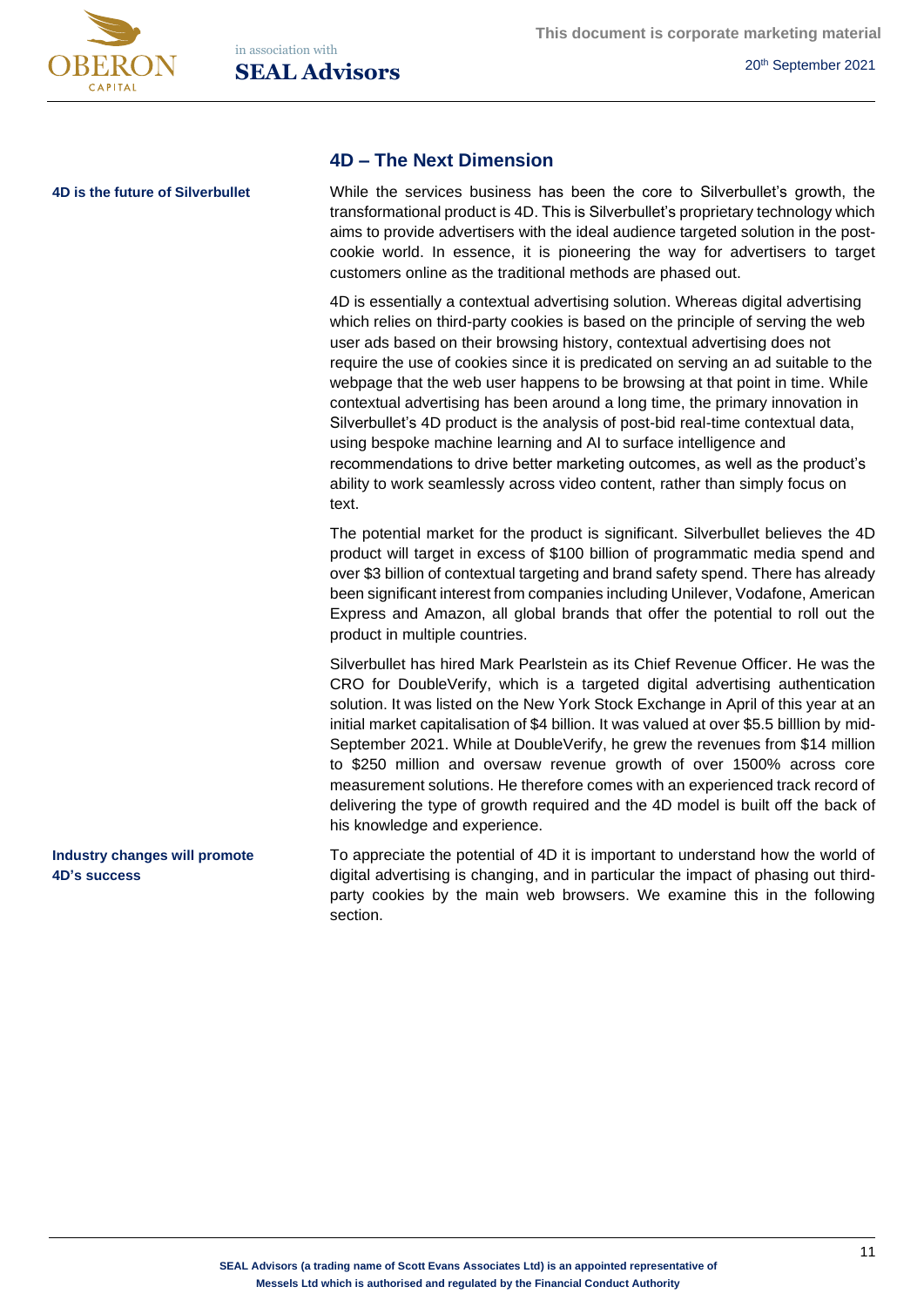



**Blocking of cookies biggest single change since real-time bidding**

# **The World of Digital Advertising is Changing**

According to a report by IAB Europe, the European-level association for the digital marketing and advertising ecosystem, the 'blocking of third-party cookies in [Google] Chrome will bring the single biggest change to the digital advertising ecosystem since the introduction of real-time bidding in 2009'. The reason is simply that Google Chrome is by far the dominant browser used globally, with a c.65% market share.

#### **Figure 8: Internet browser market share, July 2021**



*Source: Statcounter GlobalStats, July 2021, SEAL Advisors*

Additionally, the next largest browsers Safari (c.19% market share) and Firefox (c.4% market share) have already discontinued the use of third-party cookies, with Apple's Safari blocking the use of third-party cookies by default in 2020 and the Mozilla Corporation's Firefox doing the same in 2019. Hence, with Google's decision to follow suit, this will mean that c.87% of the web browser market will no longer allow third-party cookies, representing a seismic change for the digital advertising industry.

Google's decision to block third-party cookies in Chrome was announced in Jan 2020 on the Chromium Blog with the unequivocal title '*Building a more private web: A path towards making third party cookies obsolete*'. The blog announcement discusses how the decision to 'phase out support for third-party cookies' is a continuation of Chrome's August 2019 'Privacy Sandbox' initiative, aimed at developing a set of open standards to enhance privacy on the web whilst creating a secure environment for personalization.

The original time frame given for what has become known as 'Cookie Deprecation' was around two years (i.e. by Q2 2022), though in a recent announcement this has been extended to the second half of 2023 given a more extended implementation process than initially envisaged, partly due to Google's engagement with UK regulators (Competition and Markets Authority) over the broader Privacy Sandbox initiative. It also reflecting the technological challenges involved in replacing third-party cookies with something else.

Increasing concerns over privacy and the gathering and exploitation of internet user data is a secular theme arising in response to a world which is rapidly shifting online via a multitude of internet-enabled devices. A 2019 survey

# **Firefox and Safari already discontinued using cookies**

**Google will phase out the use of cookies by 2023 at the latest**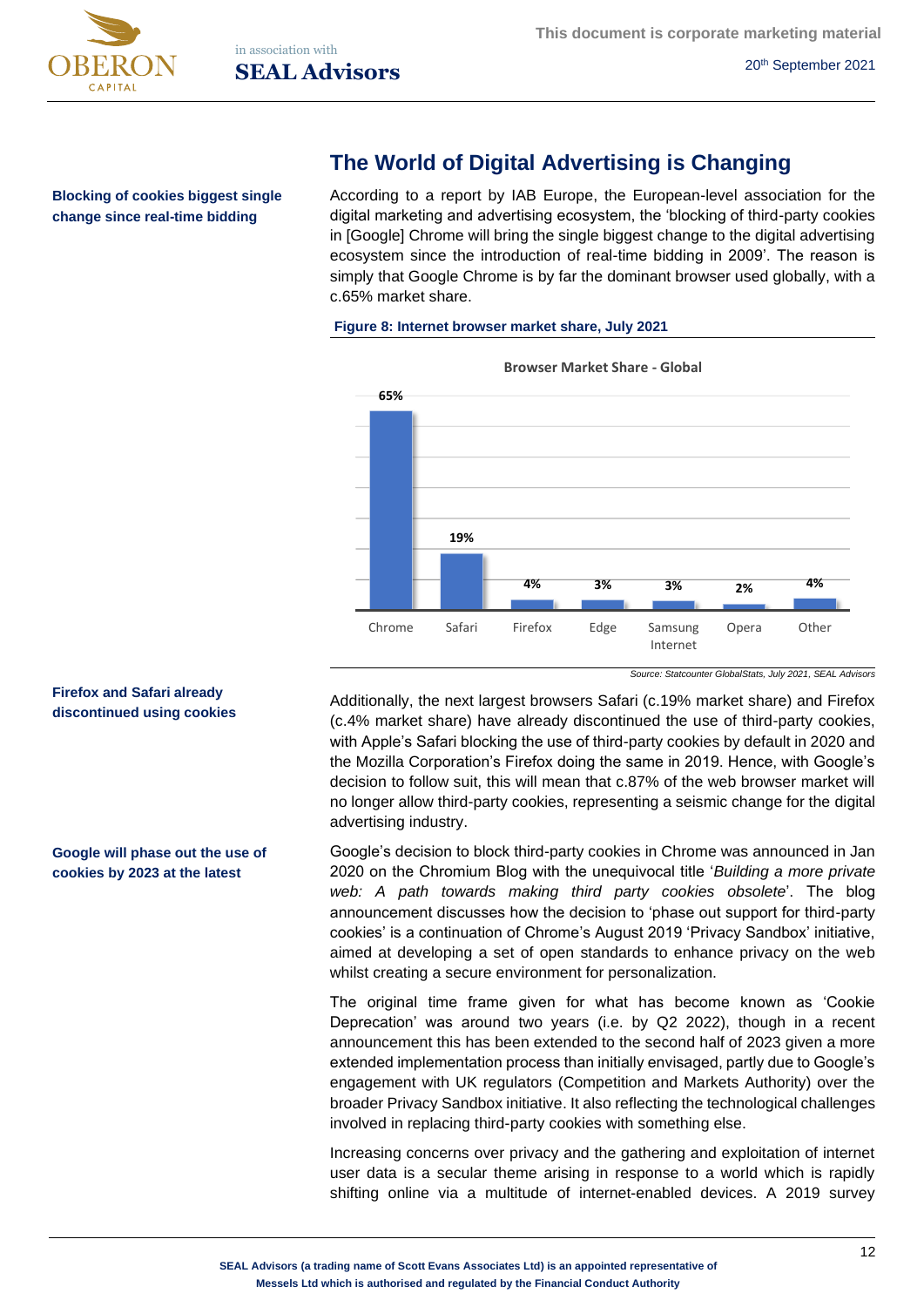

in association with **SEAL Advisors** 20<sup>th</sup> September 2021

conducted by the Pew Research Center found that 72% of Americans felt that almost all or most of what they did online or while using their cell phone was tracked by advertisers, technology firms or other companies. 81% felt they had little or no control over the data that companies collected about them. Moreover, the report found that 81% of Americans thought that the potential risks of data collected on them outweighed the benefits. Similarly, with regard to the UK, a 2019 survey by the European Commission found that 84% of UK respondents felt they had only partial or no control over their online data , and a 2020 survey by OFCOM found that only 13% of respondents said they were happy for online companies to collect and use their data to show more relevant adverts or information.

Meanwhile, individual concerns regarding data privacy have been met at the macro level with increasingly stringent data privacy laws, principally the EU's General Data Protection Regulation (GDPR) which was enacted by all EU member states in 2018 and which regulates the use of personal data, as well as the California Consumer Privacy Act (CCPA) of 2018 which regulates privacy rights around online data. **Data privacy is a global issue**

> While neither of these acts banned cookies *per se*, they did set an 'opt in' requirement, the GDPR for example mandating that websites must receive users' consent before they use any cookies, except 'strictly necessary cookies'. These latter are defined as those essential to the functioning of the site (e.g. cookies which allow a shopping cart to hold items a user has selected while shopping online). The penalties for non-compliance with GPDR are stringent, with fines of up to 4% of annual turnover, and this is before the extra effects of reputational damage.



#### **Figure 9: A Brief History of Browser Cookie Restriction Activity**

*Source: IAB Canada, "Moving towards Cookie Independence, March 2020*

That impending deprecation of cookies is a major concern to advertisers can be seen from a survey of digital media professionals with 49% of respondents classifying third-party cookie deprecation as the greatest challenge they face over the following year.

In addition to the removal of cookies, Apple, which, together with Google, dominates the market for apps, has announced it would adopt an "opt-in" policy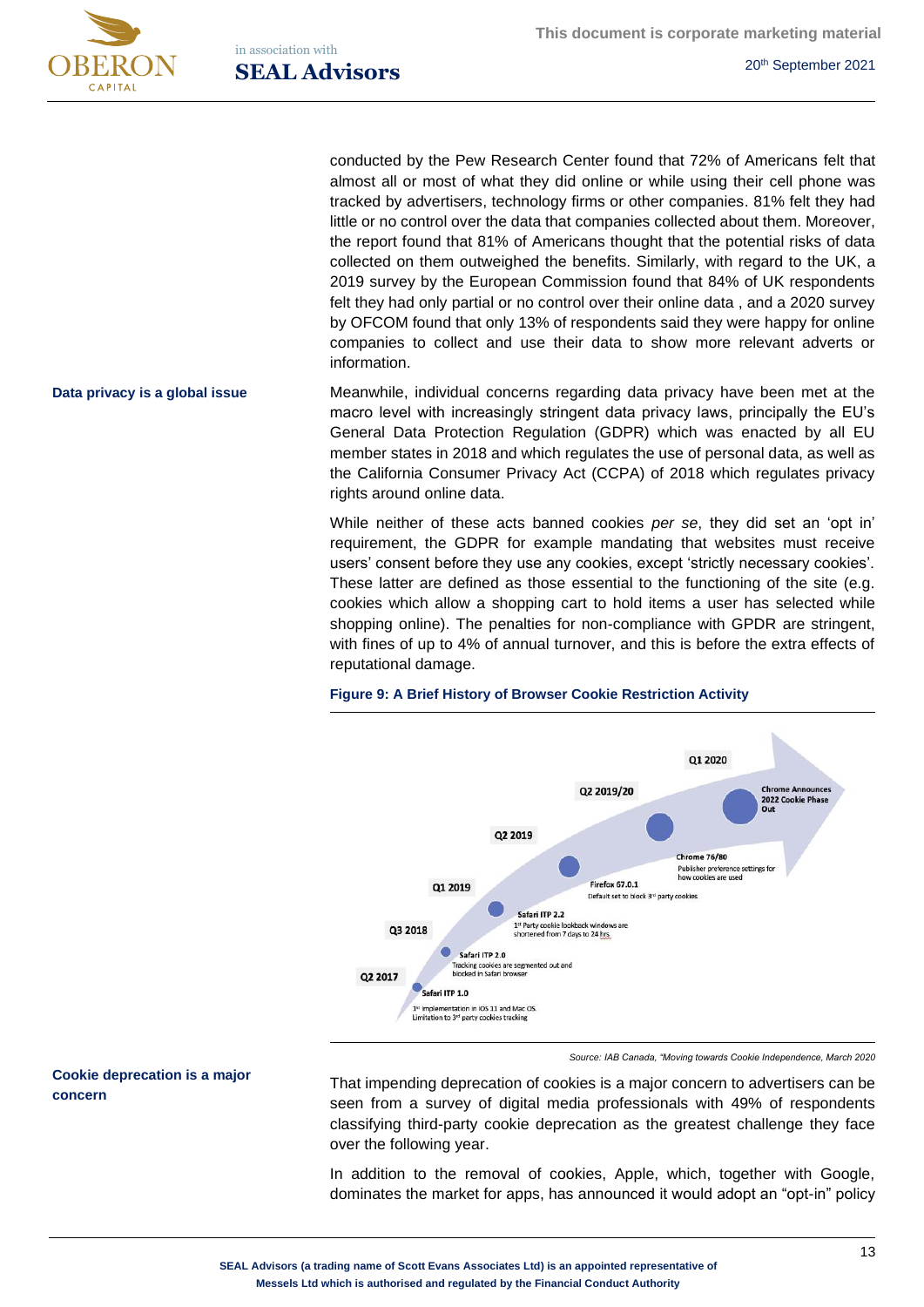

in association with **SEAL Advisors** 20<sup>th</sup> September 2021

for its Identifier for Advertisers (IDFA). This means consumers opening an app for the first time will be asked directly whether they want to be tracked. While the effects of this change are currently unknown, some estimates suggest that the percentage of users who allow tracking of where they visit will drop from 70% to as low as 10-15%. This would inevitably render online advertising far less effective.

#### **Figure 10: Digital media challenges according to US digital media professionals**

**Digital Media Challenges According to US Digital Media** 



*Source: eMarketer/note: top 3 responses*

## **What are Cookies?**

The term 'cookie' was coined by Netscape web-browser programmer Lou Montulli in 1994. It was used to reference the term 'magic cookie' used by Unix programmers to refer to a packet of data a program receives and sends back without changing it in the interests of performing a specific operation or providing a unique identifier. Montulli devised the cookie to solve the problem of ascertaining whether or not a user had visited the Netscape website before. To do that, he had to find a means of distinguishing one browser from another. Hence, the cookie was born.

More formally known as a HTTP cookie, a web cookie, an Internet cookie, or a browser cookie, a cookie is a small packet of textual data sent by a web server to a PC where it is stored on the hard drive. Cookies are typically used to make websites remember a user's action, so a user is not asked to repeat the same task again and again when they visit the same site. This enables user identification during the login process, as well as allowing for a personalised web browsing experience.

There are two principal types of cookie; first-party and third-party. First-party cookies are generated by the host domain, or website the internet user is browsing. These are what are categorized by the GDPR as 'strictly necessary cookies' which augment the user's browsing experience and which are essential to the smooth functioning of the site. Such cookies are necessary since a web server (on which a website is hosted) has no memory of its own, hence a website needs to use first-party cookies to provide a memory of an individual user's profile (e.g. user name, language preferences). These cookies are sent from the website to a user's PC where they are stored on the hard drive, and then activated during future visits to the same site so that the site recognises the user. **Third-party cookies are the issue**

**Web cookies introduced in 1994**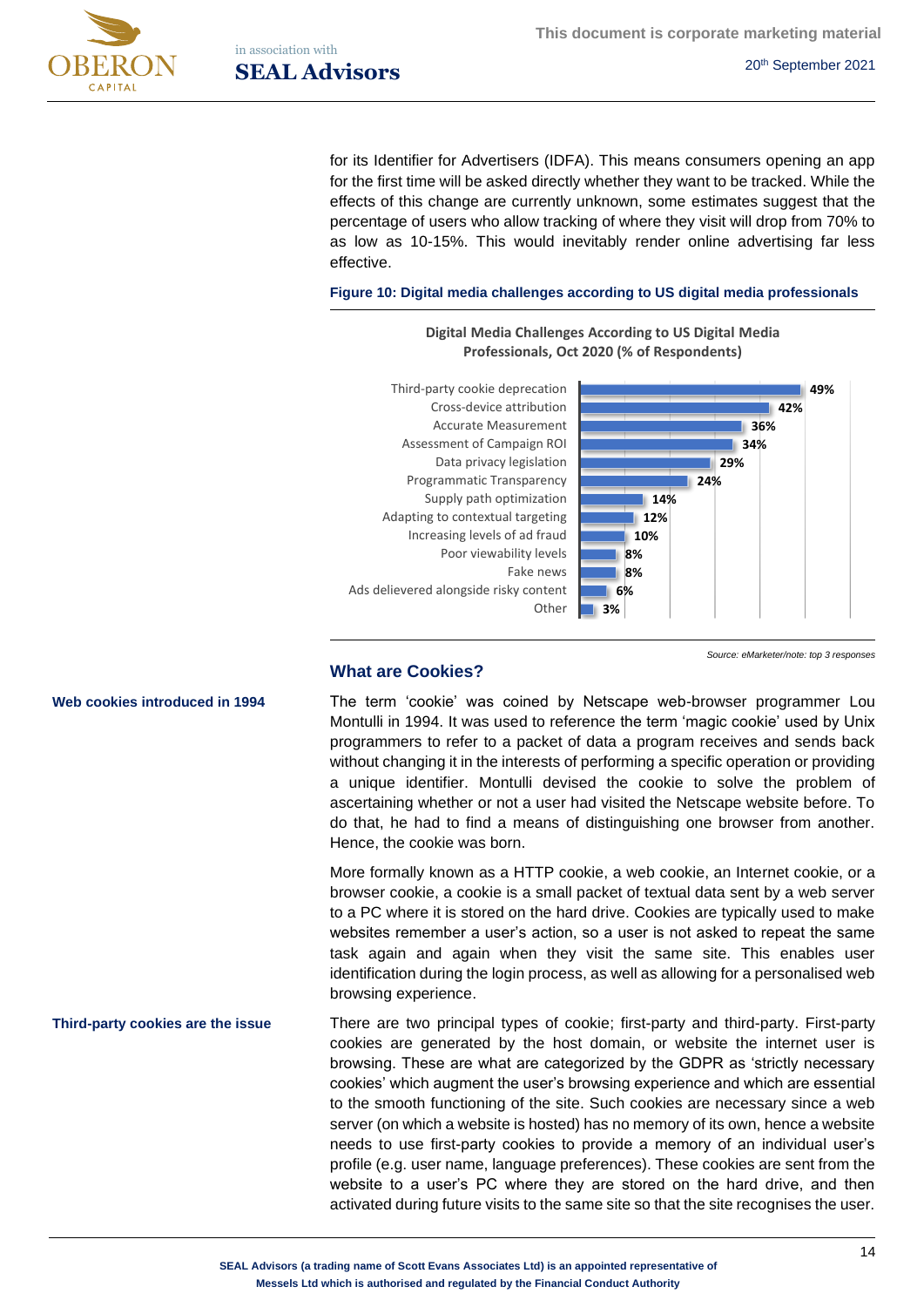

First-party cookies will remain unaffected by the changes impacting third-party cookies.

Third-party cookies, by contrast, are not generated by the host domain, but instead are created and placed by websites other than the website the internet user happens to be visiting. The principle uses of these are for tracking and advertising purposes. Typically, these cookies are loaded by a third-party server (e.g. an Advertiser ad server such as Google DV360) onto the website the user is browsing as shown in the diagram below right.

#### **Figure 11. Problem solved by a First-Party Cookie Figure 12. Generation of a Third-Party Cookie**



*Source Sherry Hsu, 'Session vs Token Based Authentication' (2018), Medium.com: Source: Abby Matchett, 'Google Chrome & Third-Party Cookies – What You Need to Know'* 

*(2020), Bounteous.com:* 

As can be seen from the above, user browsing of the host website, facilitated by the first-party cookie, typically leads to the generation of a third-party cookie which is also stored on the user's PC where it subsequently tracks user web browser behaviour as they surf the web, enabling targeted advertising.

## **Walled Gardens and the Open Internet**

In addition to understanding the role that cookies play in the digital advertising ecosystem, and the potential for Silverbullet's 4D product, it is also important to understand the concept of "Walled Gardens" and the "Open Internet".

Walled Gardens in the context of digital advertising refer to the large internet platforms which have a utility value to consumers that is not overtly advertisingrelated, but which nonetheless derive most of their revenues from the sale of ad space (advertising inventory). The Big 3 are Google (internet search), Facebook (social media) and Amazon (B2C e-commerce). Other examples are Snapchat (social media), Twitter (social media) and Pinterest (social shopping). Walled Gardens enjoy a significant data advantage versus Open Internet competitors since they can leverage vast amounts of first-party data from their consumerfacing activities in order to build a user profile. In turn they very often supplement this with data gathered from third-party websites courtesy of 'tags' (Google)/'pixels' (Facebook) which are placed in return for 'free' use of analytics tools. This allows for a high level of user targeting, augmenting the value of their ad inventory.

### **Walled gardens vs the Open Internet**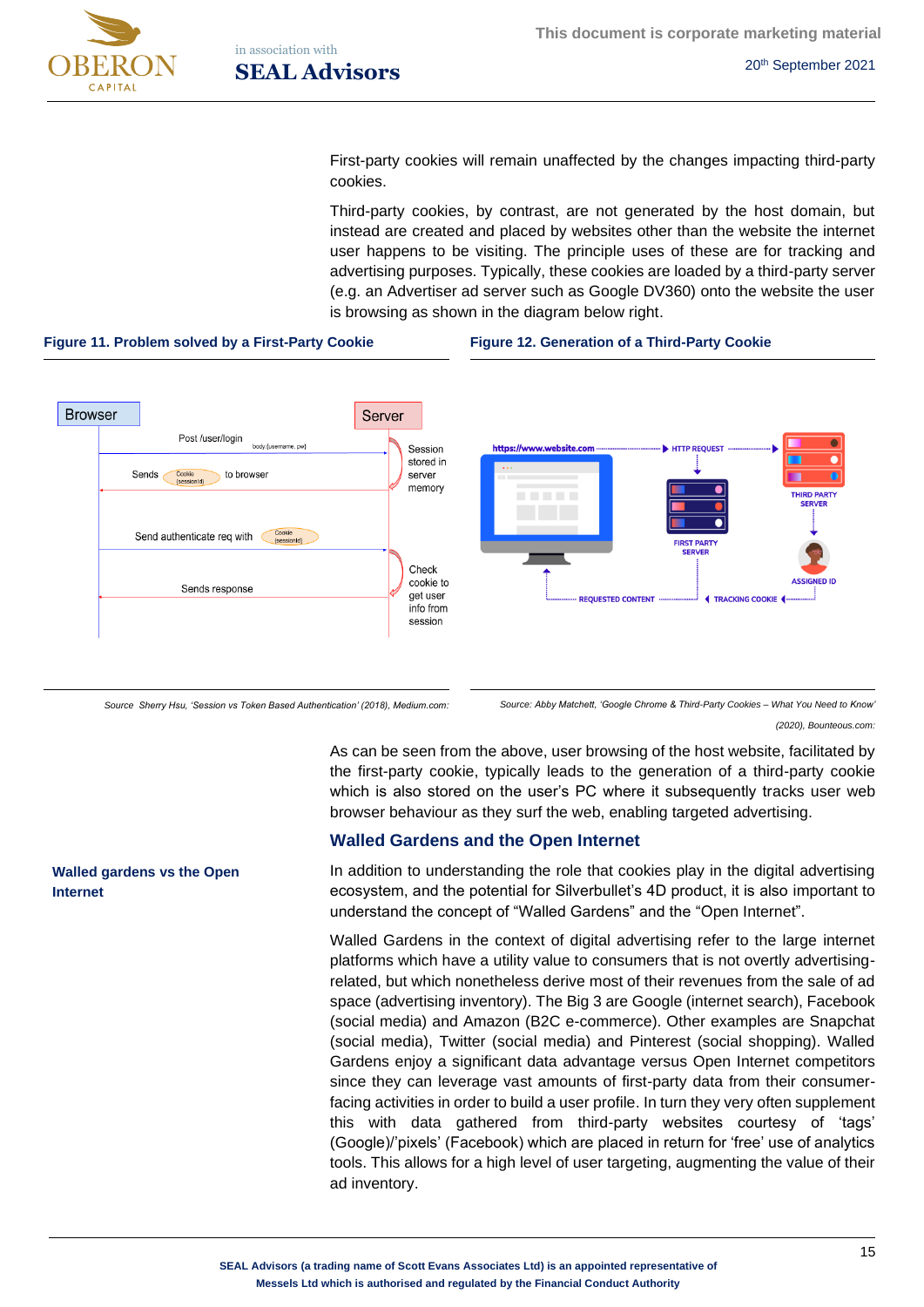**digital ad spend**

**This document is corporate marketing material**

Since the walled gardens also own their own ad tech in the form of DSPs/SSPs (eg. Facebook Ads Manager), it follows that they are effectively running a closed ecosystem with minimal value leakage to third parties – hence the term 'Walled Garden'.

The Big 3 of Google (inc. YouTube), Facebook (inc. Instagram) and Amazon accounted for a combined c.64% of US digital ad spend in 2020. As shown in figure 13 the dominance of the Big 3 has increased over the last 3 years, rising from c.62% of total US digital ad spend in 2018 to just over 64% in 2020. After factoring in the revenues of the smaller platforms mentioned above, the total market share of Walled Gardens is around 80% of US digital ad spend. The remaining 20% of US digital ad spend that sits outside the Walled Gardens is known as the 'Open Internet'. **The Big 3 accounted for 64% of US** 

### **Figure 13: The Big Three Walled Gardens – share of US digital ad spend (%)**



**The Big Three Walled Gardens - Share of US Digital Ad Spend** 

The great advantage enjoyed by the Walled Gardens is their ownership of first party data (1P data). This is because users give the website or app permission (i.e. 'opt-in permission') to track them whilst using the website or app. Hence, such platforms are able to collect data directly from the user while the latter interacts with the platform. For example, during the one hour per day the average Facebook user interacts with the social media platform, that user has given Facebook permission to show them relevant ads, with relevancy driven by what sort of topics the user clicks on in their newsfeed. Not only does this granularity with regard to user profiles and behaviour make the ad inventory sold to advertisers by the Big 3 Walled Gardens extremely valuable, but it also means that the platforms do not need to use third-party cookies to track web user behaviour since they have already acquired the users' opt-in permission to do just that.

Additionally, the absence of an intermediary (such as an Ad Exchange) between the Walled Garden and the Ad buyer means there is no value leakage to third parties, resulting in high margins for the platform. What this means is third-party cookie deprecation is primarily a challenge facing digital advertising on the open internet, rather than in the Walled Gardens.

### **The walled gardens have an inherent advantage**

# **Cookie deprecation is primarily an open internet issue**

*Source: eMarketer/Statista*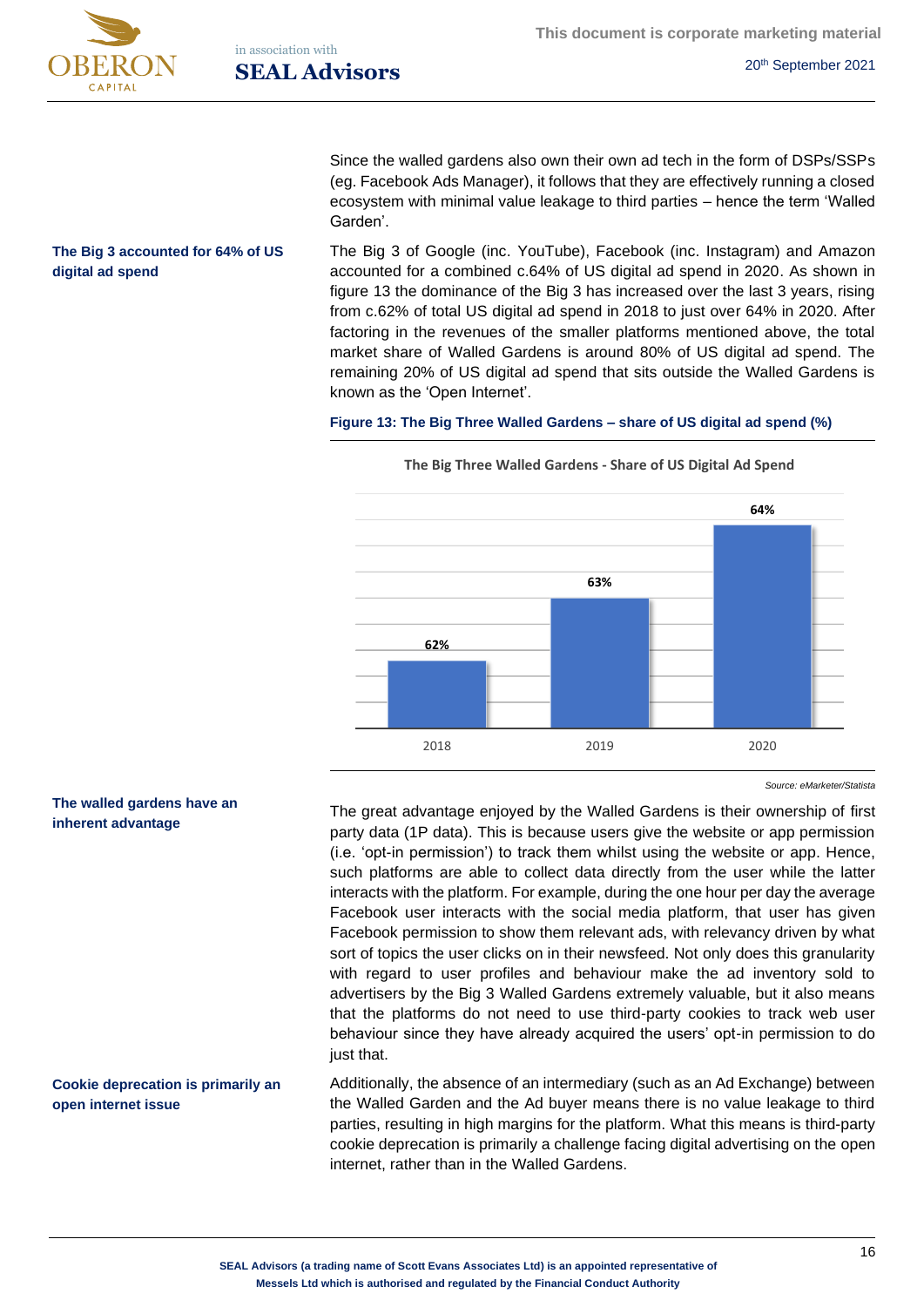

**This document is corporate marketing material**

**The open internet accounts for a sizeable percentage of digital advertising**

However, with the Open Internet accounting for an estimated c.20% of US digital advertising, and perhaps the same percentage of digital advertising ex US, the stakes are sizeable. On the basis of the most recent figures available, the open internet represents around \$30 billion per annum in US digital ad revenues and a total c.\$76 billion per annum in global digital ad revenues.

# **Digital Advertising in the Open Internet**

At its simplest, digital advertising in the open internet relies on two main types of business model. The first is known as a DSP, or Demand Side Platform. This caters to the needs of Ad Buyers, and DSP software is licensed/subscribed to by ad agencies and brands who wish to buy advertising inventory on the open internet. The other is called a SSP, or Sell Side Platform, which caters to the requirements of Ad Sellers (i.e. content owners/publishers) who wish to sell digital advertising space to Ad Buyers. Both DSP and SSP business models comprise a software 'sale' to the buyer (though the software is frequently provided free of charge), with the seller of the software (e.g. Magnite for an SSP/The Trade Desk for a DSP) subsequently taking a cut of advertising sales/purchases transacted using their software (estimated overall take-rates are 15-20%, including other fees). Transactions using both types of software platform are typically enacted via Ad Exchanges (which also charge a percentage fee of business transacted over the exchange).



#### **Figure 14: Digital advertising ecosystem in the open internet (%)**

*Source: Markletic, 'What is Programmatic Advertising in B2B Marketing?' by Ricky Wolff:* 

The process can be summarised as follows:

- 1. The user visits a webpage
- 2. The publisher's ad server sends a bid request to SSPs for advertising space available on the webpage
- 3. SSPs sends bid request to DSPs via the ad exchange
- 4. DSPs evaluate advertising opportunity based on campaign objectives of advertisers and send bids to SSPs via Ad Exchange(s)
- 5. SSPs rank bids received based on price and priority levels set by publisher and send winning bids to publisher

#### **Stylised example of the digital advertising ecosystem**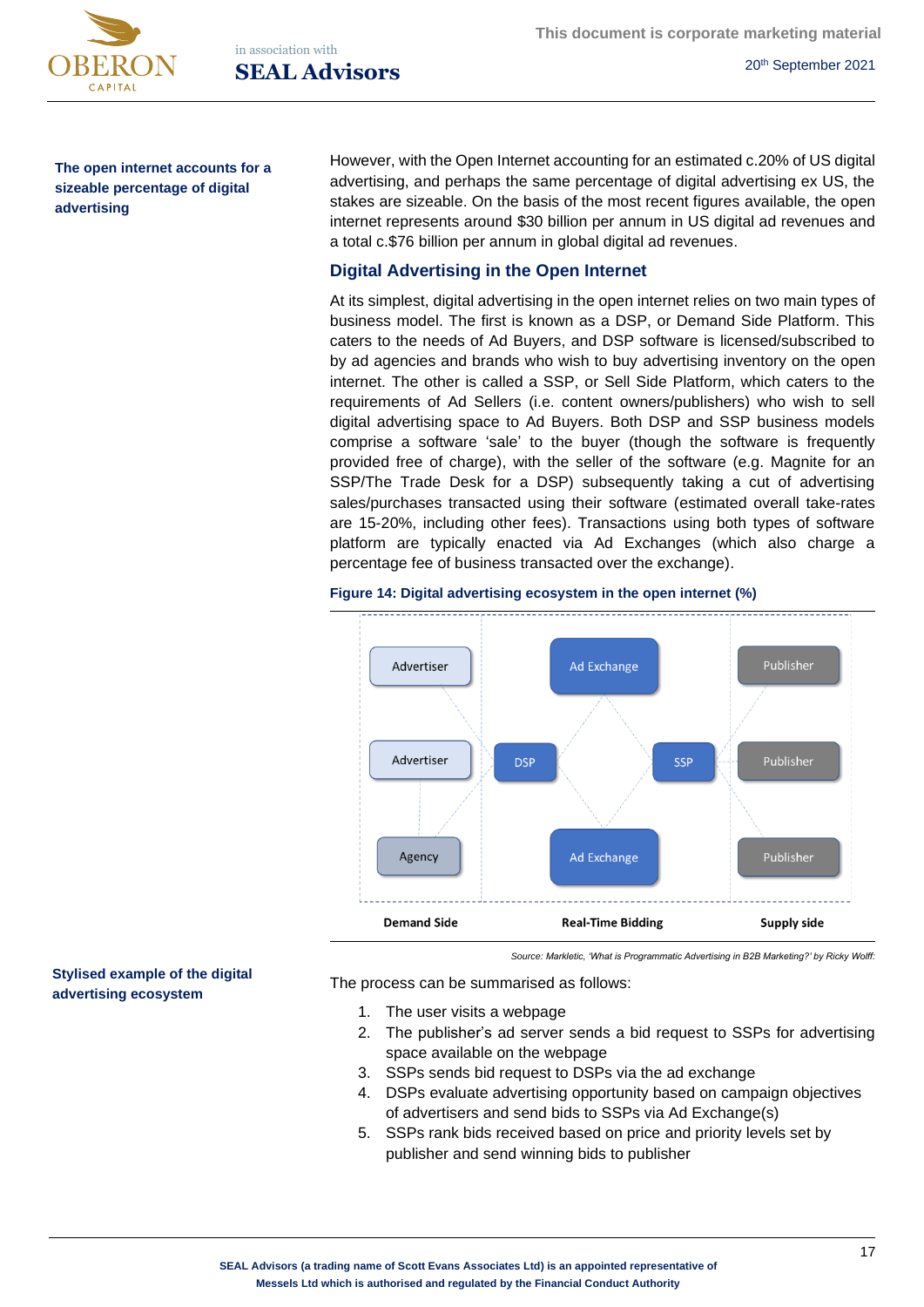

in association with **SEAL Advisors** 20<sup>th</sup> September 2021

> 6. Publisher ad server compares bids received from SSPs, together with any pre-existing direct deals between publisher and specific advertisers and decides which ad to serve on webpage

The process described above is a simplified schematic and in actual fact buyers and sellers of advertising inventory are matched in real time. Inventory is priced in real time on a cost per thousand impressions (CPM) basis which reflects the multiplicity of users that are being targeted at any one time by advertisers. Further refinements to the process exist such as Data Management Platforms (DMPs) working with DSPs to further refine the target group. However, the main point to appreciate is that whole process hinges on third-party cookies since these are necessary for targeting the type of users that advertisers wish to reach. Without the third-party cookie to classify users according to interests and likes, the process of targeted advertising shown in the diagram cannot take-place.

# **Alternatives to Third-Party Cookies**

To date, the advertising ecosystem has put forward the following solutions as replacements for third-party cookies:

- **Google's 'Federated Learning of Cohorts or FLoC** part of the Privacy Sandbox initiative. Google's proposed solution is an API (Application Programming Interface) that aggregates large groups of people with common interests as suggested by their browsing history into cohorts so that ads can be targeted accordingly. Google has claimed that the solution is at least 95% effective compared to tracking using third-party cookies in terms of conversions per dollar spent. It is as yet unclear to what extent FLoC may or may not contravene the spirit of the GDPR. On this point, Google has already signalled that FLoC is unlikely to be available in Europe.
- **Universal IDs** this is a user identifier created by an ad-tech company or consortium to identify the user as they browse the internet. Instead of tracing the user by means of third-party cookies, the ad-tech provider leverages first-party publisher/CRM data to create a Universal ID. Examples of this approach include The TradeDesk's (TTD US) Unified ID 2.0 (UID 2); LiveRamp's (RAMP US) IdentityLink; and Verizon Media's ConnectID. An advantage of Universal IDs would be to introduce data interoperability to the ad-tech ecosystem, hence improving the user browsing experience since the resulting fall in synching would speed up web page loading times. In order to function in the ways envisaged, though, Universal IDs would require increased co-operation across the open internet ecosystem, between brands and ad-tech providers. To some extent this is what we are seeing with the emergence of consortia comprising publishers and ad tech companies. An example being the consortium involved in the Unified ID 2.0 initiative.
- **Contextual Targeting** this solution works by matching the content of a webpage with the content of an ad. Prior to the behavioural targeting enabled by third-party cookies, the dominant means of advertising was demographics combined with contextual targeting. In the third-party cookie era, however, this approach has tended to be supplanted by deterministic targeting based on a user's browsing history. The beauty of contextual targeting is that there is no requirement for third-party cookies, since the internet user is not being served ads based on a profile created through their browsing history triangulated with other first and third-party data.

**Fundamental to the process is the existence of third-party cookies**

**Three main alternatives to cookies**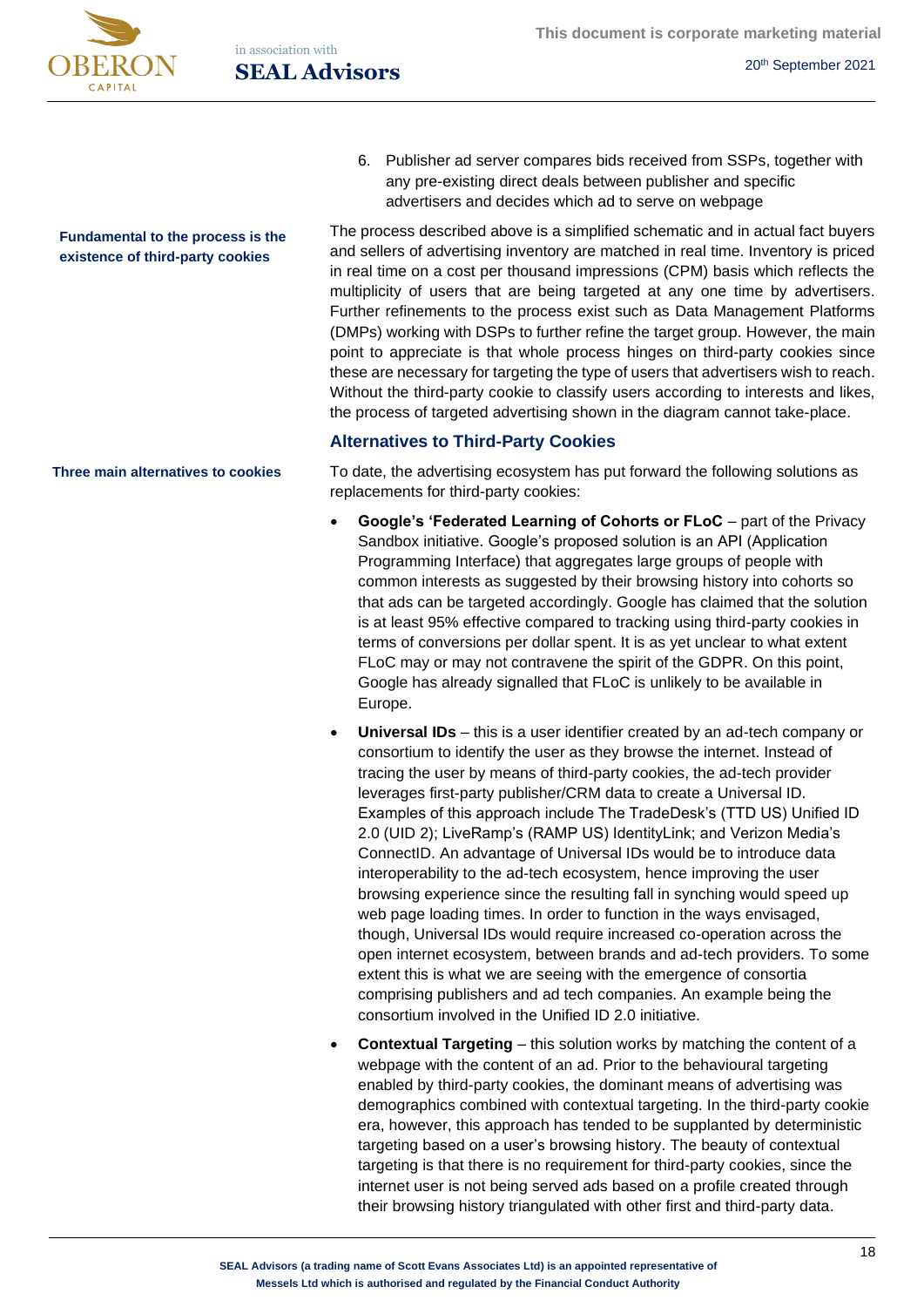



Instead, ads are served based on the type of webpage they happen to be visiting at that moment. An additional benefit is that focusing on the context in which the ad appears, rather than the user, has the potential to lessen the chance of damage to brand value, Examples of Contextual Targeting include digital ad verification company DoubleVerify's (DV US) Custom Contextual; contextual targeting offerings by GrapeShot (part of Oracle's digital ad verification business, Moat), ADmantX (part of digital ad verification company, IAS) as well as private-equity owned Peer39; and, of course, Silverbullet's 4D solution.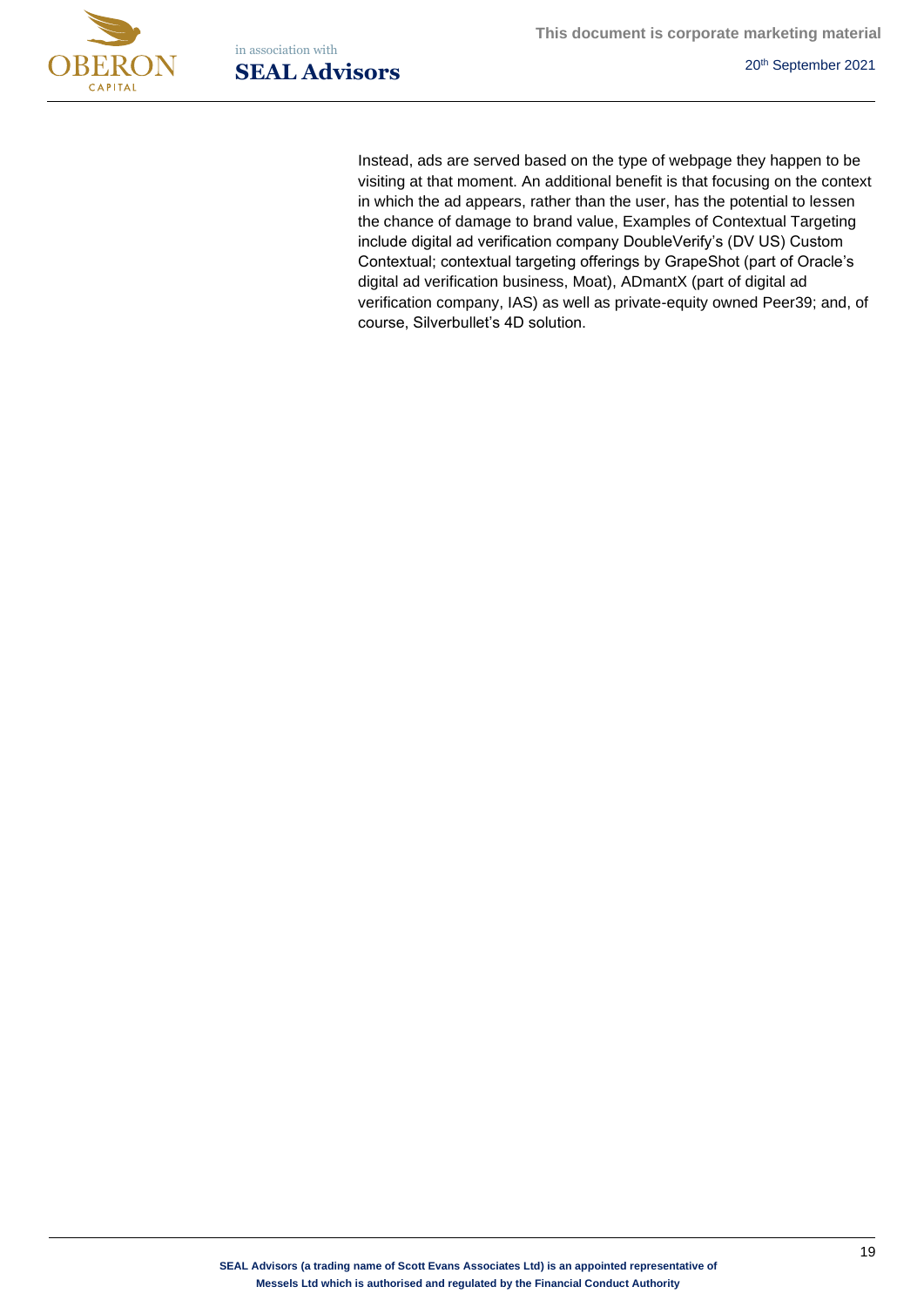

**solution** 

**4D is a contextual targeting** 

# **How Does 4D Work?**

Silverbullet's 4D product is a cloud-based contextual targeting solution which leverages Natural Language Processing (NLP) and proprietary algorithms to evaluate content, providing a suitability score based on three contextual pillars of safety, suitability and relevance. This score is then triangulated with other real-time data, and if the overall score exceeds the specified threshold, the product instructs the DSP to proceed with the ad bidding process.

Essentially, 4D allows advertisers to target consumers more effectively, and in a brand-safe manner. This level of sophistication is crucial, given the real propensity for false signals that exist when it comes to evaluating context (e.g. an internet user reading about a car crash would not want to be served an ad by an auto OEM for a new model of car). This is all the more the case given the increasing share of video-based advertising in the mix, which is obviously not amenable to a linguistic analytical methodology to evaluate context.

#### **Figure 15: Description of how Silverbullet's 4D solution works**



#### Source: Silver Bullet Data Services Group

### **Principal customer is the demand side**

The principal customer group for the 4D product is the demand side, i.e. brand owners, ad agencies and ad traders. The main route to market is via integration with SSPs and DSPs such as those owned by The Trade Desk and Adform, with 4D generating revenues on a CPM basis. While revenues are clearly transactional in nature being based on the number and price of ad impressions served using its technology, there would nonetheless appear to be the potential for a high degree of repeat business given the frequency with which clients run advertising campaigns. Moreover, the solution is inherently scalable, given limited incremental S G & A cost per incremental sale. 4D can also be acquired by Agencies and brands to provide customer insights based on their contextual behaviours.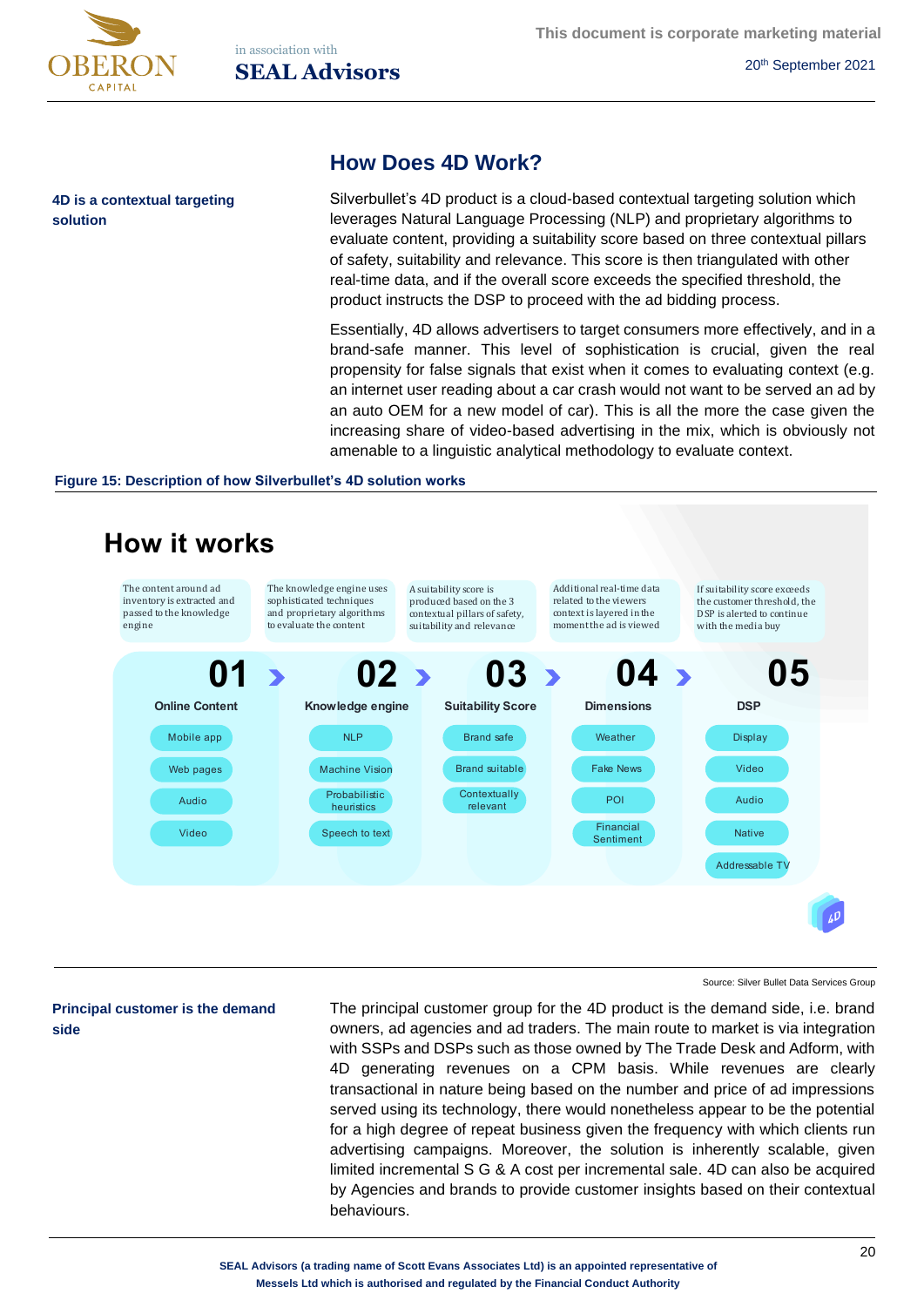

in association with **SEAL Advisors** 20<sup>th</sup> September 2021

> While it has competitors in the contextual targeting space, it is 4D's proprietary context outcomes engine that gives it an advantage over its peers who are not able to use post-bid data to affect the outcome of campaigns in real-time. Their rivals' products are based on older technical solutions that can only offer textbased analysis whereas 4D leverages computer vision technology and speechto-text capability to enable the evaluation of video contexts. In addition, 4D offers a variety of parameters that further enhance the suitability of showing adverts to consumers.

> Parameters can also include attributes such as political bias (provided by a third party). This combination of contextual parameters combined with their proprietary technology allows advertisers to better target consumers and address the dilemma that many advertisers will face in a post-cookie world.

> Most importantly, it has been shown to work. A particularly interesting case study was with Lumene, a luxury beauty brand. 4D was tested in an independent study which found it led to a 47% increase in sales as well as a 45% increase in Click Through Rates. From a competition standpoint, it also performed better than a number of well-known alternatives including YouTube, Instagram and Pinterest. This is the sort of proven performance that advertisers want. A testament to its efficacy, Silverbullet's 4D product is being made available on key ad tech platforms such as The TradeDesk, Google DV360 and Xandr.

4D also addresses the issue of brand safety. This has been an issue that has been around for years, with major advertisers complaining about the negative impact on their brands. It has impacted platforms such as YouTube and Facebook. Brands are increasingly sensitive about where their advertising is placed given the potential for them to be shown on inappropriate sites that can have an impact on a brand's value and / or also lead to adverse publicity.

# **The Addressable Market for 4D**

Currently, contextual targeting and associated technologies is estimated to account for somewhere between 1-3% of total programmatic media spend. Taking the current global programmatic media ad spend of \$127 billion (2020), this would imply a range of \$1.3 billion to \$3.8 billion. However, this also includes programmatic ad spend within the Walled Gardens. If, instead, we apply this range to the open internet, then we get an estimated figure for total global Display Advertising of \$76 billion pa, with contextual targeting representing 1-3% of this.

As shown in table 2 the estimated total addressable market (TAM) range for 4D's Contextual Targeting solution is currently between \$0.8 billion to \$2.3 billion. However, in a post third-party cookies world, the importance of contextual advertising will be substantially increased and so it is reasonable to assume that the share of contextual targeting will also increase. Taking a conservative estimate of 5% of global open internet display advertising, this would equate to a TAM of \$3.8 billion based on 2020 figures.

## **Importance of video analysis in the 4D product**

**Multiple parameters for ad targeting**

**Contextual targeting estimated to be between 1 and 3% of total programmatic media spend**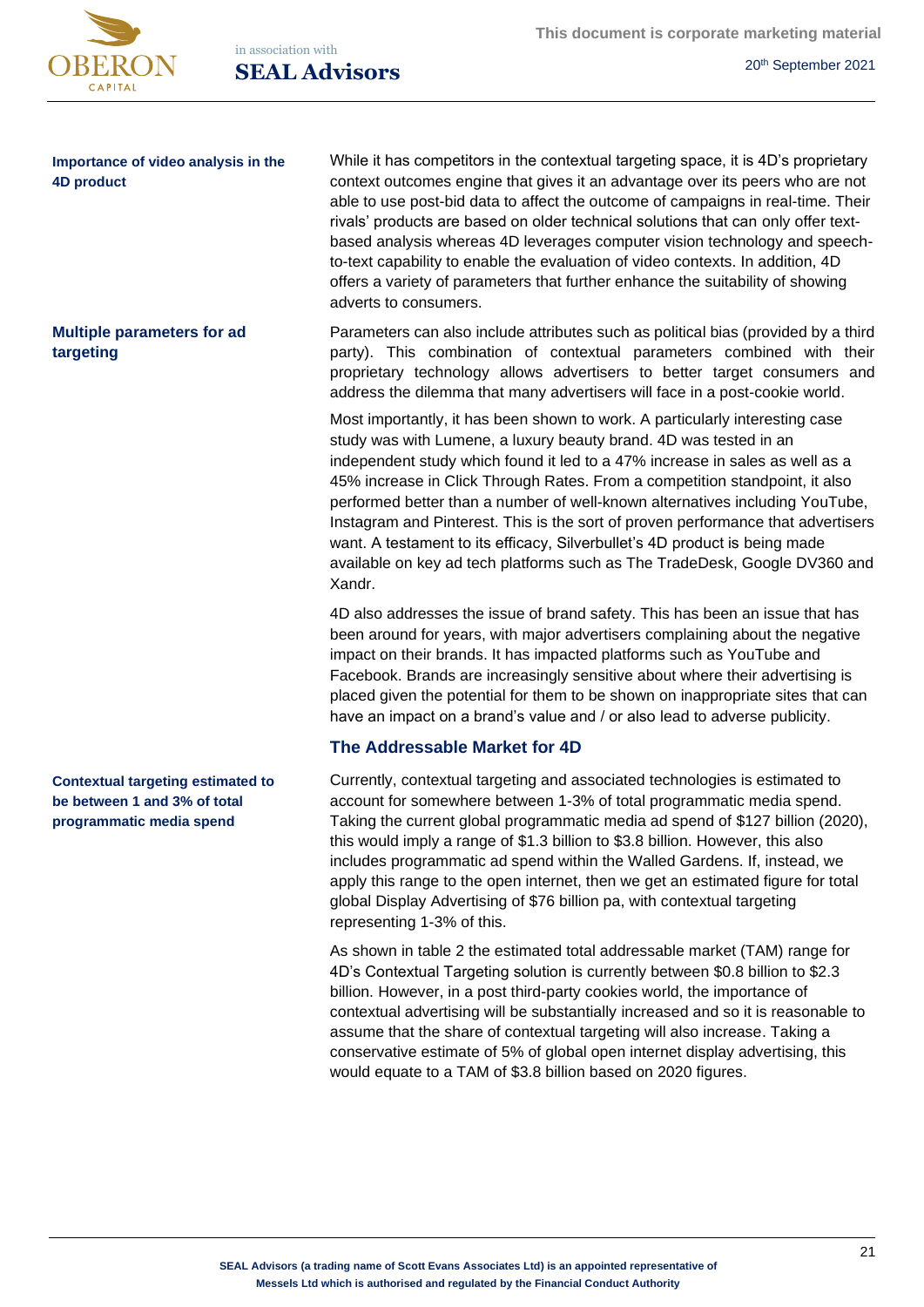

| Table 2: Total addressable market of contextual targeting ad spend |                     |  |  |  |  |
|--------------------------------------------------------------------|---------------------|--|--|--|--|
| Total global programmatic media ad spend (2020 figures)            | \$127 bn            |  |  |  |  |
| Total programmatic – open internet (ex walled garden)*             | \$76 bn             |  |  |  |  |
| <b>Current contextual targeting:</b>                               |                     |  |  |  |  |
| Low end (1% share)                                                 | \$0.8bn             |  |  |  |  |
| High end (3% share)                                                | \$2.3 <sub>bn</sub> |  |  |  |  |
| Future contextual targeting (post third-party cookies):            |                     |  |  |  |  |
| Estimated addressable market (5% share)                            | \$3.8bn             |  |  |  |  |

**Source: Silver Bullet Data Services Group, SEAL Advisors, eMarketer. \*Based on 2020 figures**

Taking into account that global digital ad-spend is forecast to grow from \$378 billion to \$646 billion between 2020 and 2024, and programmatic media spend is expected to take an increasing share of the total, the addressable market for contextual targeting is very likely to be significantly in excess of this \$3.8 billion when the use of cookies is phased out.

#### **The Competitive Landscape**

Currently the competitive landscape for Silverbullet's 4D product is limited. While there are a number of smaller companies offering solutions related to contextual targeting, there are only three that appear particularly noteworthy. These are:

- **Grapeshot**, acquired by Oracle for c.\$325 million in 2018;
- **Peer39**, bought by private equity in 2018;
- **ADmantX**, acquired by Integral Ad Science in 2019:

#### **Grapeshot**

Grapeshot was a UK-based Company acquired by Oracle for \$323 million where it was combined with another asset, Moat, to build up Oracle's brand safety service. Interestingly, this reflected Grapeshot's own development. While it initially focused on contextual targeted advertising, it moved more into the general arena of brand safety.

#### **Peer39**

Peer39 was originally owned by ad tech firm Sizmek, which went bankrupt, and sold Peer39 to a combination of private equity and ad tech veterans Mario Diez (ex-CEO of Pointroll, acquired by Sizmek in 2016) and Alex White (ex-Sizmek) in 2019 for \$18 million. Sizmek had bought the business in 2012. Peer39 was one of the early players in the contextual advertising space but its technology is mainly text-based.

## **ADmantX**

ADmantX was sold to IAS in November 2019 for an Enterprise Value of €16 million. Again, ADmantX has been in the contextual advertising space for a long time (it was spun off as a separate unit from its then owner Expert System in 2010) and so relies on text-based contextual advertising. An interesting point is that, unlike Peer39 and Grapeshot, ADmantX was not integrated with The Trade Desk for contextual advertising.

#### **\$3.8 billion is a low estimate in a post cookie world**

**Three main competitors**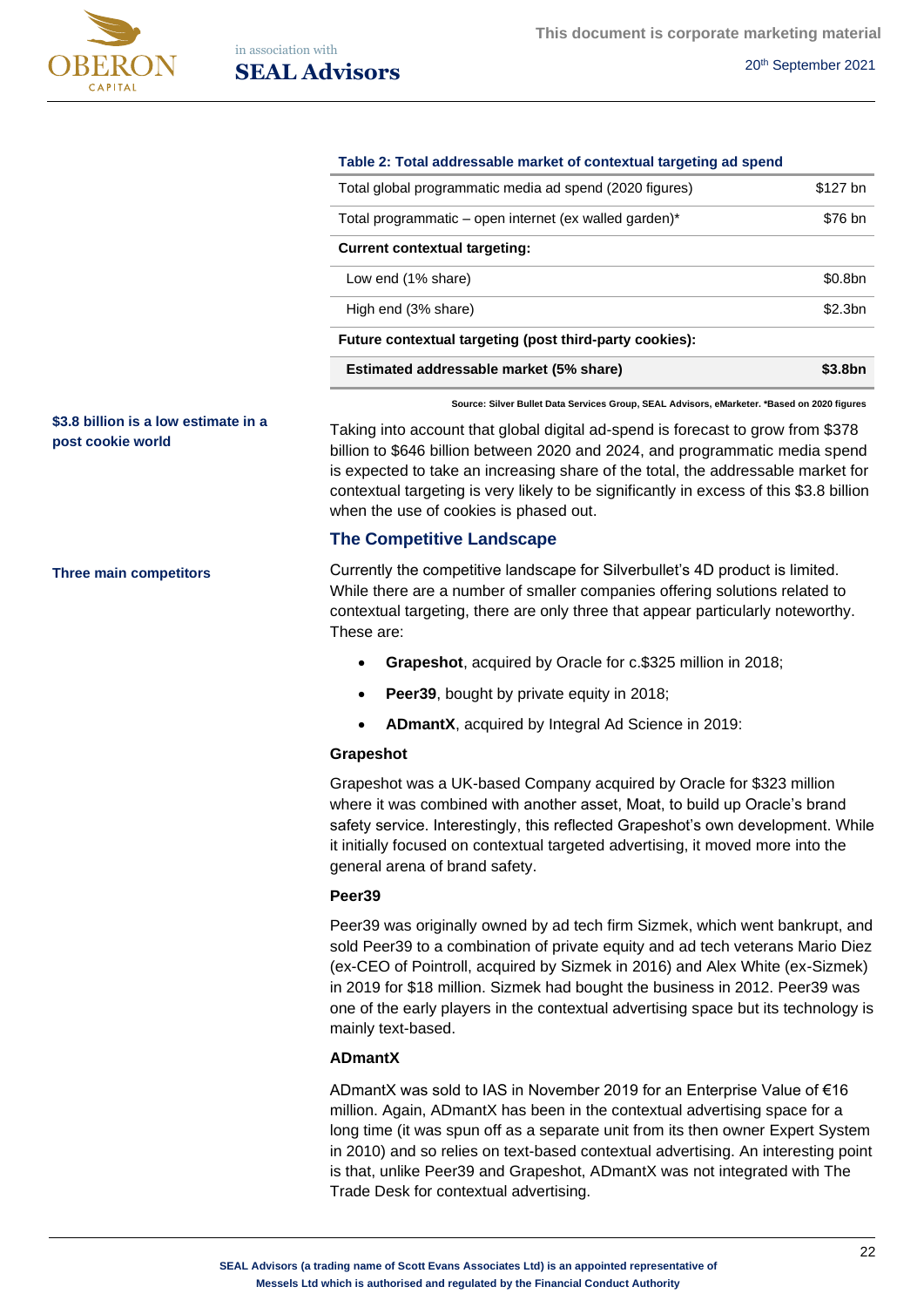

in association with **SEAL Advisors** 20<sup>th</sup> September 2021

**4D has the advantage of allowing analysis of both text and video**

Compared to these three potential competitors 4D has an inherent advantage in that its competitors only allow analysis of text whereas 4D offers both text and video. This reflects the fact that 4D has been developed recently while the other products mentioned above have been in the market for a number of years and are based on legacy technology.

It should also be noted that digital ad verification company, DoubleVerify (DV US) has launched a Contextual Targeting solution called Custom Contextual. However, this approach seems to be text-based, and hence would not offer the same ability to evaluate video contexts as 4D.

Given the growing use of video in the programmatic space – which is only likely to increase significantly as broadcasters progressively move to a programmatic environment and increase the scope of video content – this is going to prove a major advantage relative to its competitors.

As noted above, Google's proposed solution to the end of third-party cookies, FLoC appears to be facing challenges, not least from a regulatory perspective where compliance with GDPR stipulations seems to be a major stumbling block to the product's ability to be offered in Europe.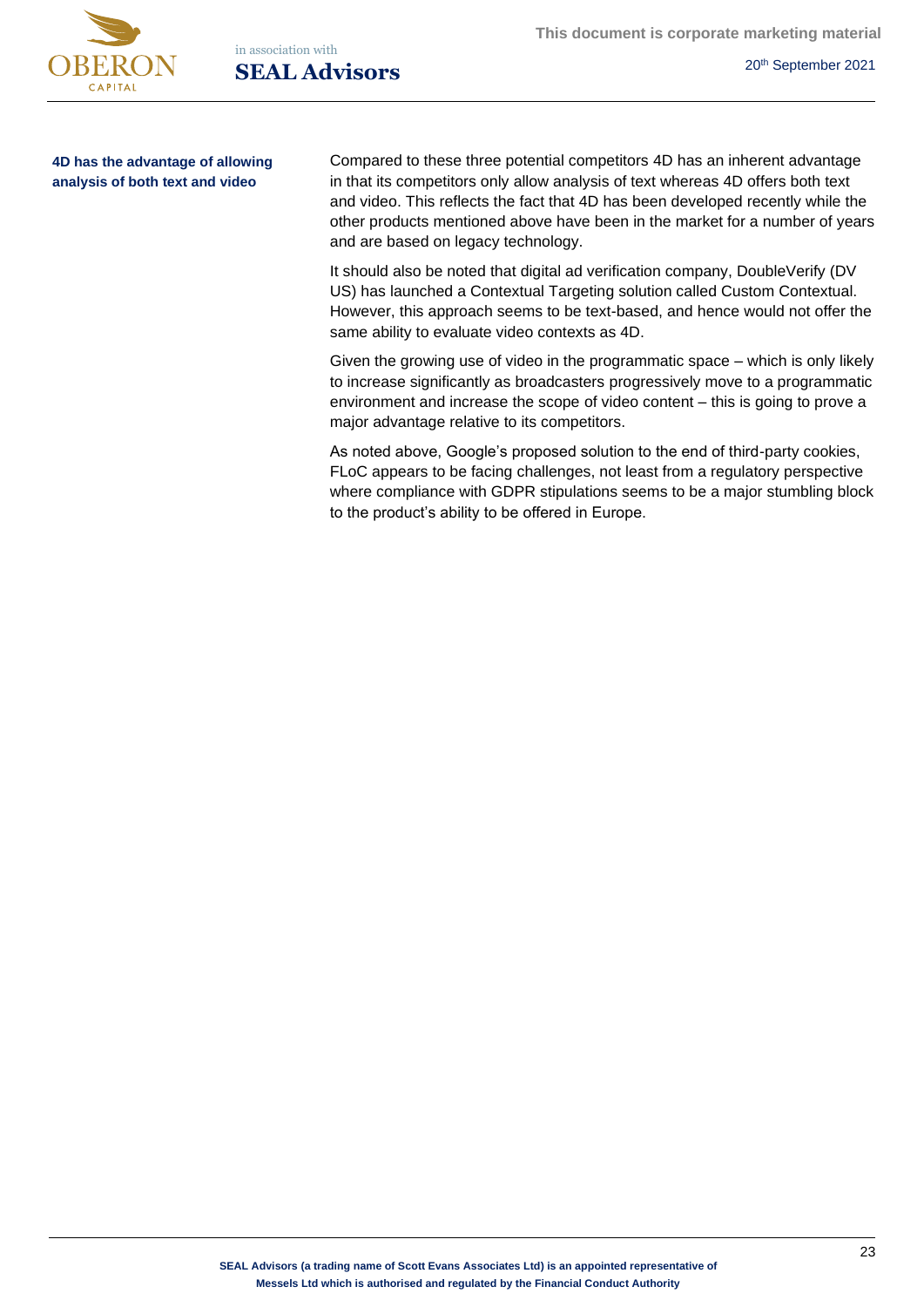

**the short term**

**Services will be the main driver in** 

**Forecasting Silverbullet's Revenues**

# **Services Revenues**

In terms of revenues, Silverbullet's services business is expected to continue to grow, with a CAGR of 28% over the forecast period 2020-2025E. The three key drivers to growth are:

- 1. growing demand for consultancy services in the marketing technology market
- 2. the in-housing of programmatic services by advertisers as they seek to improve the efficiency of the way they buy media, and
- 3. the growing adoption of programmatic by traditional platforms such as television and Out of Home (OOH) as they discard their traditional caution and roll out programmatic offering to grab a share of the digital advertising market.

### **Figure 16: Silverbullet services revenue forecasts (£'000s)**



**Services revenue forecasts (£'000)**

## **Traditional platforms shifting to programmatic**

The third growth driver is increasingly relevant as "traditional" platforms such as television and Out of Home (OOH) embrace programmatic as they look to capture a share of digital budgets and trade their own combined inventory. This is already happening in the United States, where platforms such as Disney and Comcast are moving rapidly to offering clients integrated bundles of linear Television and Advertising Video on Demand sold programmatically.

We expect adoption of programmatic to be slower in Europe, given more conservative trends. However, platforms such as OOH and Publishing already receive a significant part of their revenues from digital advertising. For example, in the UK, more than half of all OOH advertising and well over a third of publishing is now digital.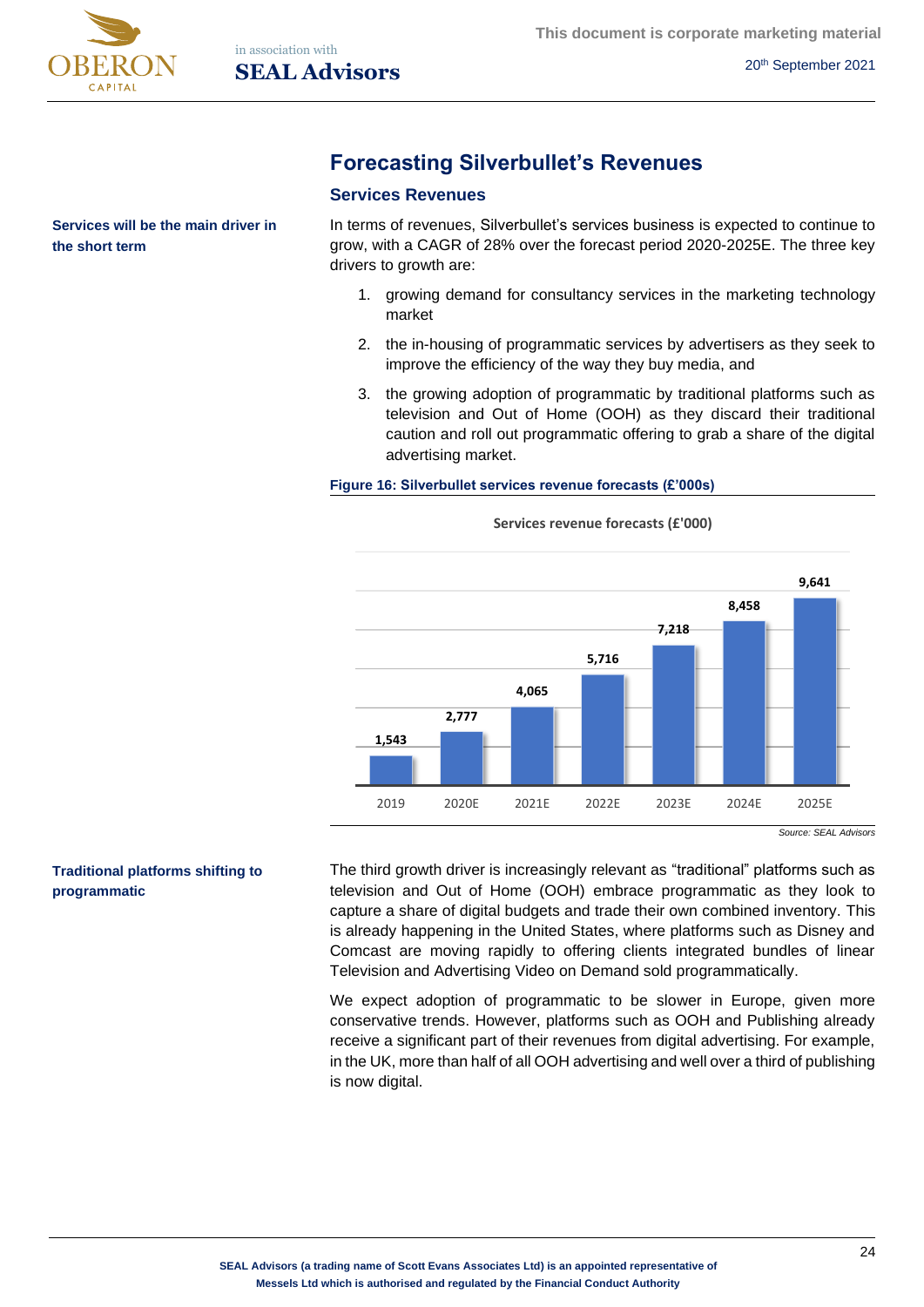



# in association with **SEAL Advisors** 20<sup>th</sup> September 2021

#### **Figure 17: Digital ad spend as a percentage of UK platform revenues**



**Digital as a percentage of UK platform revenues** 

This switch by traditional platforms to programmatic, together with the growing share of digital advertising revenues, will lead to more demand for clients to develop and maintain data driven infrastructure and programmatic capabilities. Silverbullet should be an ideal port of call for advertisers looking for help in these areas and this need for more in-housing is likely to be a major driver of revenues.

For services such as data strategy, consulting and new product development there will be a variety of players at each different part of the offering that compete with Silverbullet. However, there are few who can offer the necessary skillset to handle the multitude of complex skills needed to maintain such vital infrastructure while also advising clients on the strategic side. Probably the closest competitor would be S4 Capital, which was founded by Sir Martin Sorrell. Despite S4 being a competitor there would nonetheless be significant grounds for cooperation. Silverbullet's 4D product, for example, would be a natural product for S4 Capital's Mightyhive to offer.

#### **4D Revenues**

The main driver for the growth in 4D revenues will be rapid adoption by major advertisers, particularly after 2021, as the latter are forced to seek out new solutions to replace cookies. We expect 2022 to see the first year of "hockeystick" style growth given that many advertisers are still trying to work out what solutions they should adopt. In that regard, 4D could not come at a better time and the strength of relationships that Silverbullet has should give it a noticeable advantage.

We expect 4D to start delivering meaningful revenues in the later part of 2021. After the initial take-up we expect to see rapid acceleration in growth, rising from less than £300,000 in 2021 to over £27 million by 2025E. **Strong growth expected in 4D**

> The 4D revenue is driven from agency and in house traders selecting 4D as the chosen contextual targeting and brand safety solution. With the enhanced functionally and performance of the product, the Company expects client churn to be minimal, and at the end of each year somewhere in the region of 60% of the following year's target revenue should be secured. Hence, as 4D becomes

### **Few competitors can offer the full skill set**

*Source: Liberty Sky Advisers*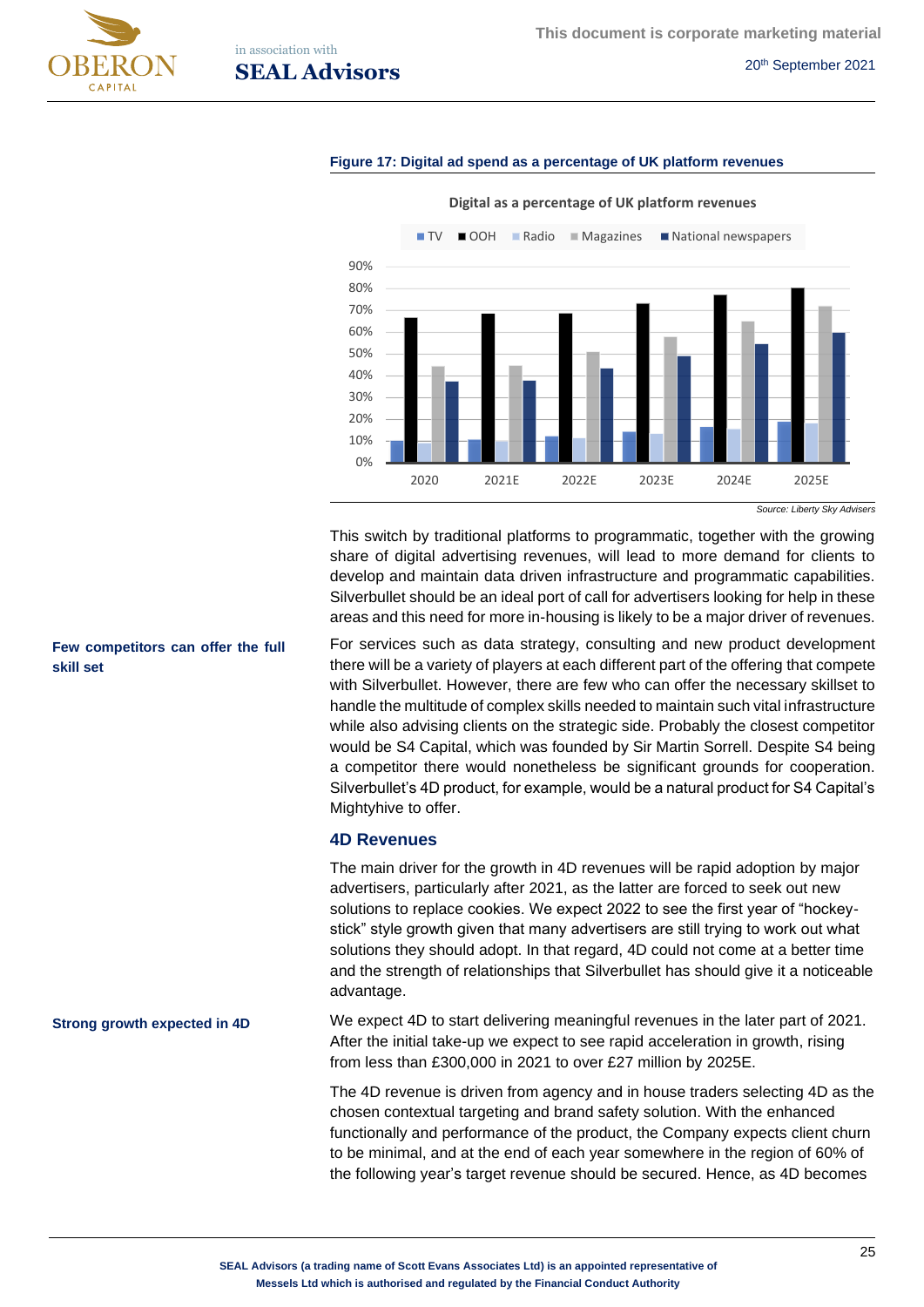



a larger part of the overall revenue, it will have a significant impact on the predictability of the group's revenue streams.

#### Figure 18: Revenue forecasts for Silverbullet's 4D product



*Source: SEAL Advisors*

**Recurring revenue streams**

One further point about the market that could prove lucrative for Silverbullet is that the contextual digital targeting advertising space is likely to be the type of market that benefits from strong network effects. Therefore, if Silverbullet's solution was to see widespread adoption, it is likely that this would create significant positive momentum.

#### **Figure 19: Revenue forecasts for Silverbullet's 4D product percentage of total**



**4D as a % of total revenues**

*Source: SEAL Advisors*

## **In Summary**

Silverbullet is a relatively young but fast-growing company. It has an enviable client base and has developed a global reach in the digital advertising services industry. The roll-out of 4D looks set to significantly enhance the revenue growth of the company, and we forecast revenues to exceed £38 million by end 2025.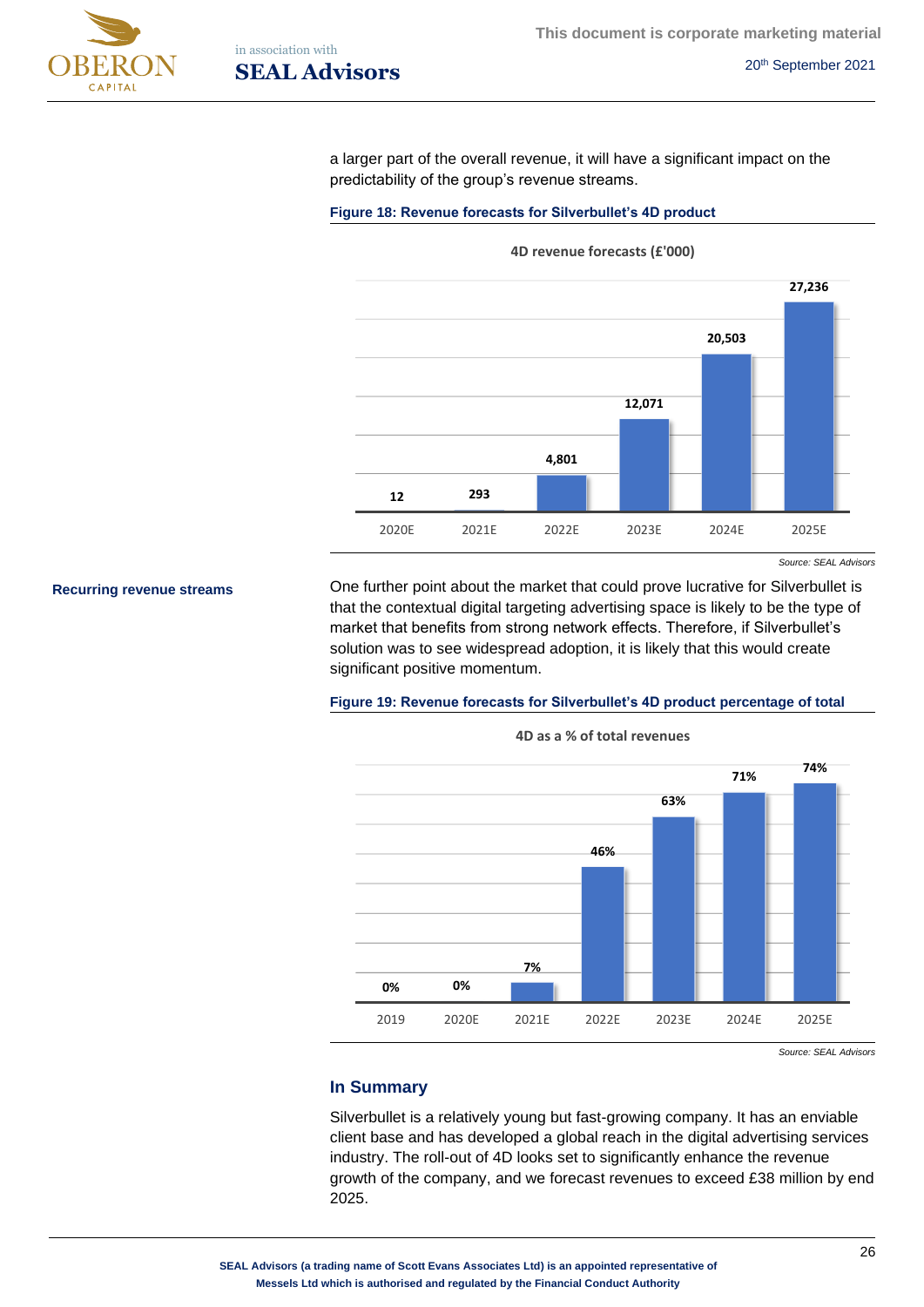

**Very experienced management team**

# **Experienced Management Team and Board**

# **The Management Team**

Silverbullet's executive management team has extensive experience in the agency and data worlds which underpin the commercial business.

- Ian James, Group CEO and co-founder: former Chief Digital Officer (CDO) of Starcom MediaVest. International CEO of Acxiom, which was sold to IPG for \$2.3 billion. Within Acxiom, headed up LiveRamp in non-US markets, which is current listed with a valuation of over \$3 billion. He has 25 years' experience in data and technology;
- Umberto Torrielli, Chief Strategy Officer (CSO) and co-founder: Data and Tech specialist and The Drum's MarTech Hero 2019. Part of the management team responsible for the exit of BlueKai to Oracle for \$450 million;
- Darren Poynton, Chief Financial Officer (CFO): is a highly experienced ACA Finance Executive with extensive knowledge of the advertising, media and entertainment industries. Having started his career at KPMG Darren spent over 10 years with National Geographic and was part of the successful management team that led the expansion of the TV channels business across EMEA. Darren was UK CFO for MediaCom (WPP's largest Media Agency) and UK Group CFO for Havas Media Group where he led the UK M&A strategy.
- Mark Pearlstein, Chief Revenue Officer (CRO): was the CRO for DoubleVerify, during which time he presided over 1500% revenue growth across its core management solutions and built the business from \$14 million to \$250 million revenues.
- Marco Godina, SVP Product: Marco was previously the product lead for Grapeshot, which was sold to Oracle for c.\$325 million. He has over 14 years data and technology experience, with deep expertise in GDPR, Brand Safety and marketing technologies such as CDP and DMP;
- Kristen Kelly, Chief Operating Officer (COO) / Chief Commercial Officer (CCO): was formerly President of Publicis Media Data and Technology Division and has a successful` track record in leading significant digital transformational programmes for global clients.

## **The Board**

In addition to an experienced management team, Silverbullet has established a high-calibre Board encompassing both industry, board and finance experience:

- Nigel Sharrocks, Chairman: founder of MediaCom, one of the key agencies within WPP, Nigel has over 40 years of global media experience. He was Managing Director for Warner Bros UK and part of the management team that sold Aegis Plc to Dentsu for \$3.2 billion cash in 2012. He is also Chairman of Local Planet;
- Keith Saddler: NED and Corporate Finance Advisor: Keith has extensive experience of M&A deals over the past several decades. As CFO of News Communications and Media plc, he was co-responsible for selling the business to Gannett for £500 million and then was involved with Kelvin McKenzie in developing and then selling Talksport for £110 million. His responsibilities include delivering corporate structure

**High-calibre Board**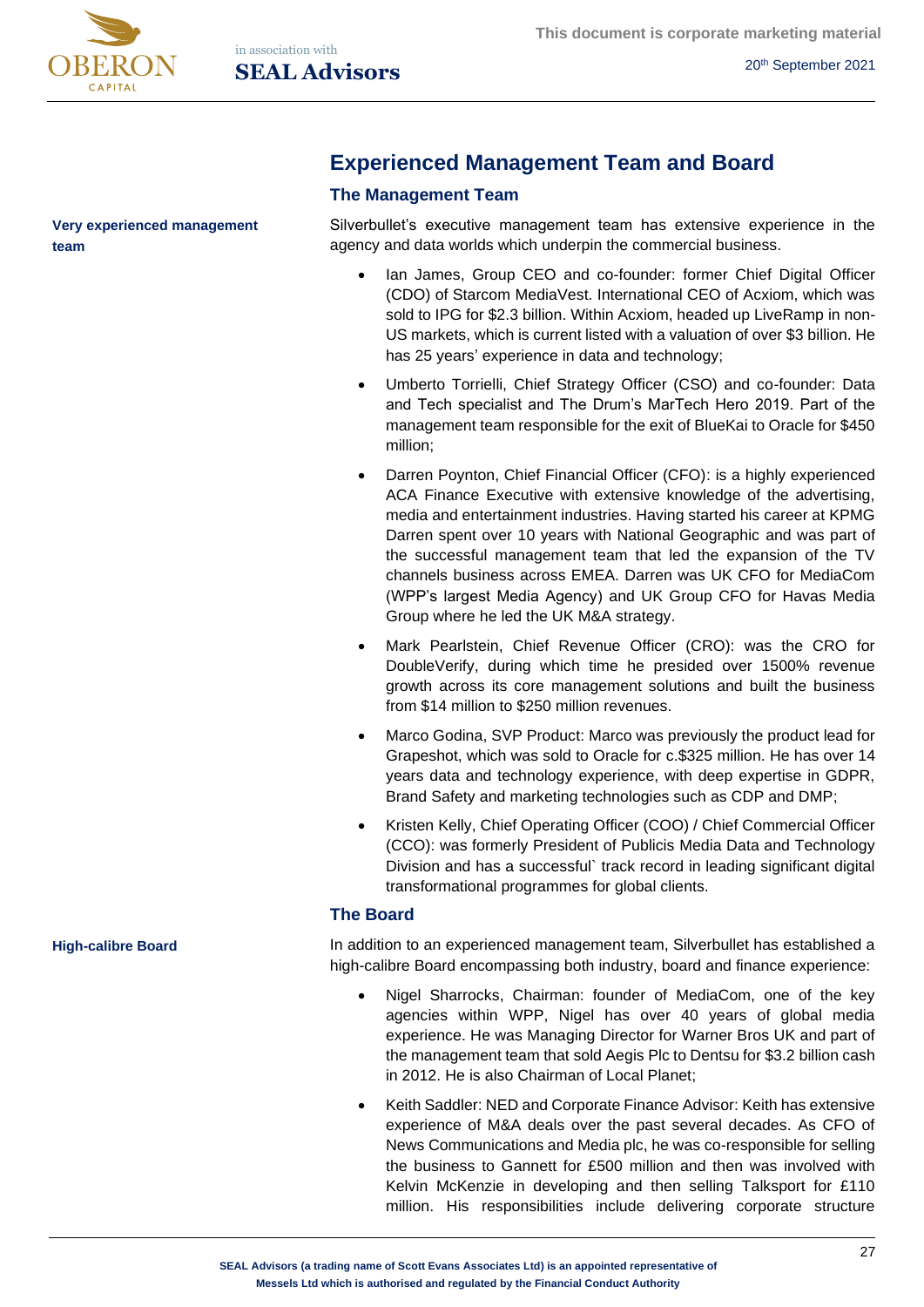



guidance, advice on fundraising and M&A activity. He will also chair the Renumeration and Audit Committees;

- Steve Clark Steve is a serial entrepreneur with significant experience in the digital media industry. He is currently Chief Executive Officer and cofounder of Withu Holdings Limited, an online business providing audiobased workout programmes, prior to which he co-founded Mobile5 Media Ltd, which was acquired by Omnicom Media Group in 2018, and served as managing director of Bluestar International Limited
- Martyn Rattle, NED and Commercial Development Advisor: Martyn is CEO and the founder of Local Planet, which is the world's biggest collection of local independent agencies. He has over 30 years' experience in global media companies and, as CEO Global Clients at Aegis, was part of the management team that sold Aegis Plc to Dentsu for \$3.2 billion in 2012. Martyn will focus on building Silverbullet's client relationships and structuring long-term commercial contracts.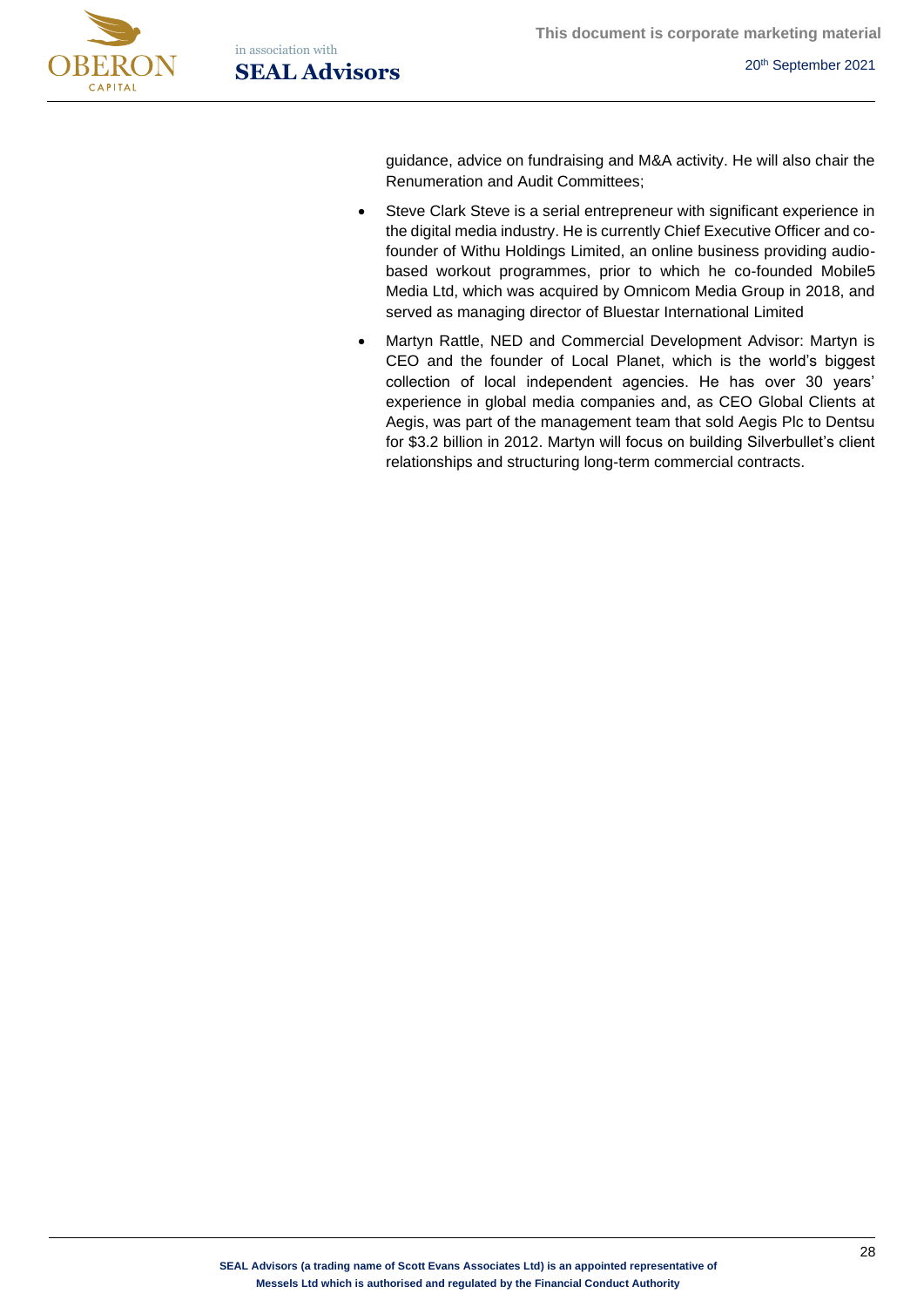

# **SWOT Analysis**

# **Strengths**

- 1. Very experienced management team with a proven track record of delivering value;
- 2. A blue-chip list of clients with increasing depth of relationships;
- 3. Partnerships with key industry partners in the MarTech / AdTech / Agency space;
- 4. Proven technology solutions that work, as shown in the example of 4D and Lumene;
- 5. The Local Planet partnership extends Silverbullet's geographical reach significantly, as well as providing further client opportunities.

# **Weaknesses**

- 1. Available resources to support the predicted growth and expansion;
- 2. Only directly present in five markets, and has only opened an office recently in the United States, which should be a key market;
- 3. Presence of Local Planet management on the Board may act as a disincentive for other Agency partners.

# **Opportunities**

- 1. The search for alternatives to cookies offers a very large opportunity for the 4D product, especially given advertisers' reluctance over embracing Google's proposed solution;
- 2. The opportunity to expand its product reach with existing clients, as demonstrated by the example of Heineken;
- 3. The push by traditional platforms such as Broadcasters and Out of Home into programmatic is likely to open up new opportunities;
- 4. The renewed focus by advertisers on ensuring that advertising money is not wasted opens up opportunities for new clients.

## **Threats**

- 1. Competition in what is a very crowded competitive space in their services business.
- 2. 4D is likely to face significant competition given the size of the prize at stake;
- 3. Some of Silverbullet's current partners may become more competitive in future;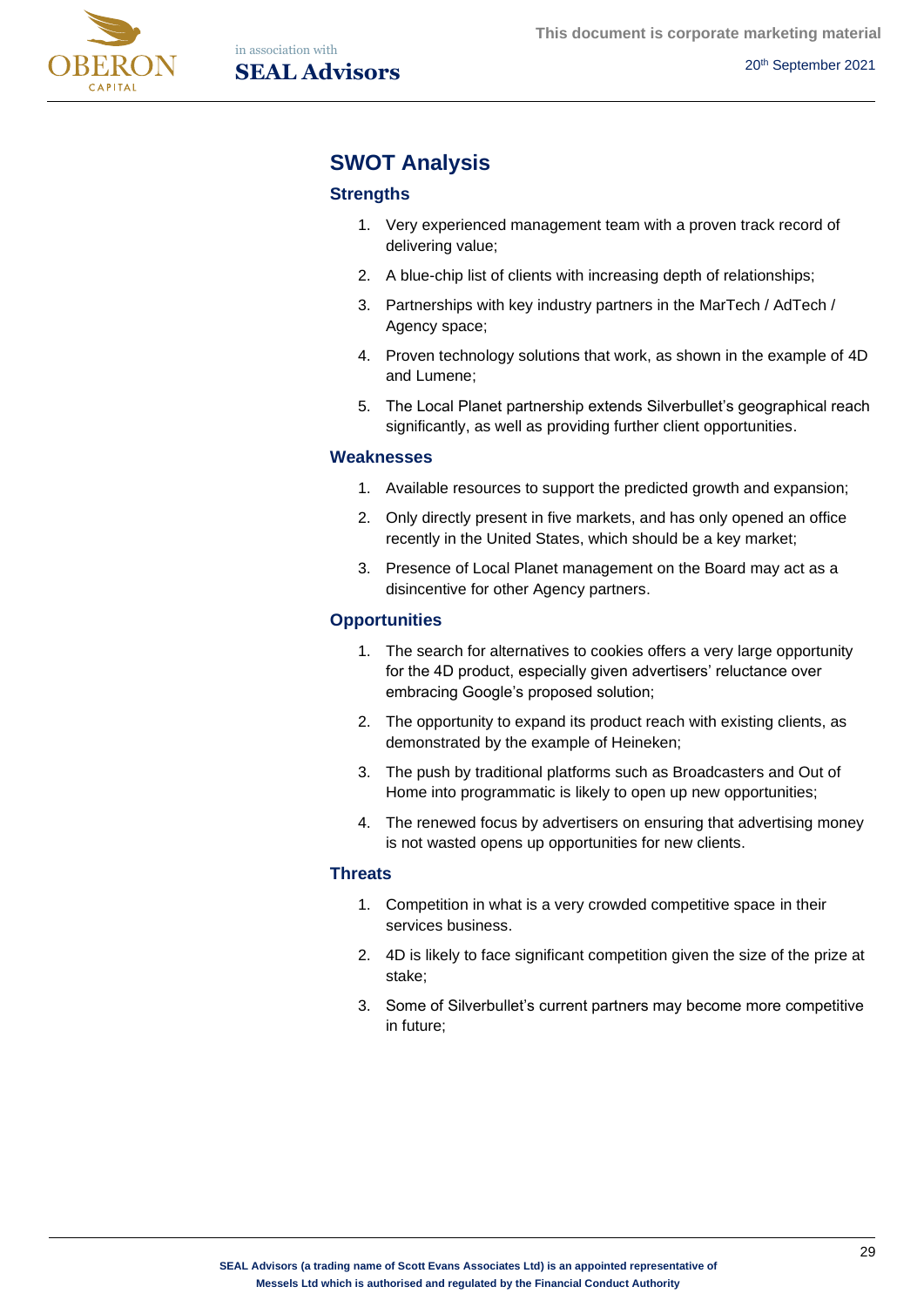

# **ESG Overview**

### **Environmental**

Silverbullet has a very limited environmental footprint. GHG emissions are effectively limited to scope 3 through third party electricity supply and AWS cloud computing. Silverbullet operates from only a few office locations. It has a cycle scheme in place for staff.

#### **Social**

**Improving gender diversity**

**Experienced board members**

**Limited environmental footprint**

There is some potential for (at least relative) reputational gain as Silverbullet enables and exploits the market for contextual programmatic marketing in a postcookie world. As a B2B operation, there is limited scope for privacy and customer data security issues to arise. Silverbullet is taking issues of training and diversity seriously with both gender and LGBT addressed in a relatively young workforce. Gender diversity at senior leadership level is being improved by the new appointment of women to more senior leadership roles.

## **Corporate Governance**

Recent appointments of relevant non-executive talent to the Board are welcome.

Nigel Sharrocks, an experienced Chairman, formerly of WPP (he founded MediaCom and was CEO of Warner Studios in EMEA) and is also Chairman of Silverbullet's JV partner agency Local Planet.

Other new Non-Executives include:

Keith Sadler, who has long and relevant experience in a management and corporate transactional role with News Corp, and he also built and sold Talksport. He has been involved in other media M&A deals and sits on various AIM listed Company boards;

Martyn Rattle, current CEO and founder of Local Planet and has over 30 years' experience in global media companies.

Nigel and Martyn were part of the Board team that sold Aegis to Dentsu for \$3.2 billion in 2012. Martyn is joining the Board to focus on scaling Silverbullet's client relationships and structuring long-term commercial contracts. Keith will focus on delivering corporate structure guidance, fundraising/listing and M&A and will chair the REMCOM committee.

Silverbullet is in the process of creating appropriate equity based incentivisation schemes with outside advice from consultants and existing shareholders. More focus and scrutiny on board function and process will ensue as Silverbullet evolves as a public company.

#### **Conclusion**

**Low ESG risk**

As a relatively recently founded software and services company, Silverbullet has a limited to negligible ESG risk profile, though it has a commensurately low level of ESG upside.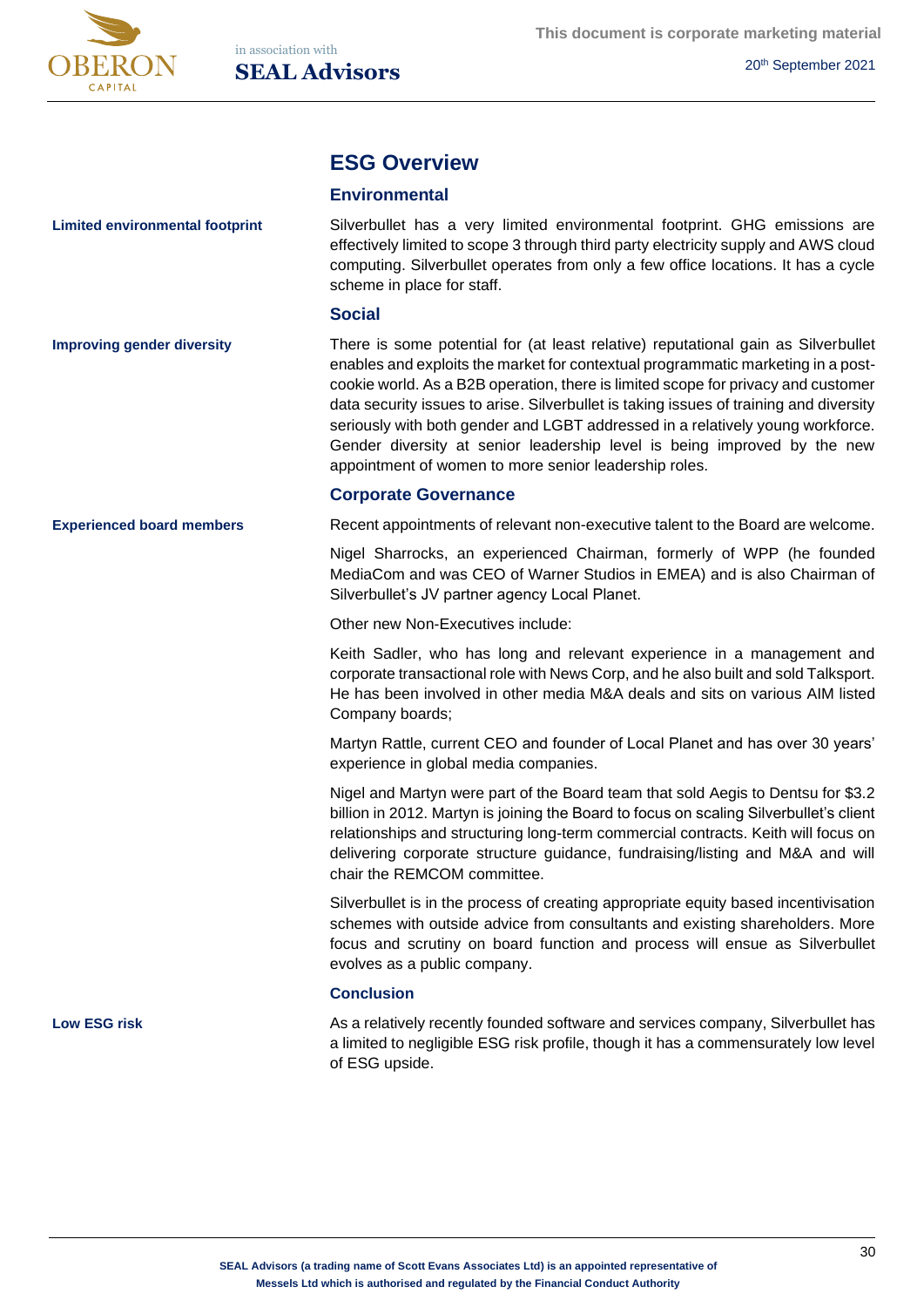

**We use a DCF approach to valuation**

# **Valuation Range**

To provide a suggested valuation range we use the free cash flow estimates from our financial forecasts in a discounted cashflow model. The financial inputs are summarised in the table below.

#### **Table 3: Free cash flow estimates for DCF calculation**

| £'000                     | 2021E   | 2022E    | 2023E    | 2024E    | 2025E    |
|---------------------------|---------|----------|----------|----------|----------|
| <b>EBITDA</b>             | (5,804) | (3, 114) | 1,245    | 7.034    | 10,956   |
| Tax                       | 434     | 360      | 285      | (1,043)  | (1,944)  |
| Capex                     | (1,328) | (1, 138) | (1, 133) | (1, 133) | (1, 133) |
| Change in working capital | (613)   | (637)    | (367)    | (2, 188) | (1,275)  |
| Free cash flow            | (7,310) | (4,529)  | 30       | 2,670    | 6,605    |

**Source: SEAL Advisors**

Using a discount rate ranging from 8% to 12% and terminal growth rates ranging from 1% to 5% in perpetuity, table 4 provides a suggested valuation range of between £35 million and £158 million. Focusing on a more realistic range of between 9% to 11% for the discount rate and between 2% and 4% for the terminal growth rate we arrive at a valuation range of between £45 million and £90 million.

#### **Table 4: Valuation range based on varying assumptions £m**

|                                        | <b>Discount rates</b> |     |     |     |     |     |  |  |
|----------------------------------------|-----------------------|-----|-----|-----|-----|-----|--|--|
|                                        |                       | 8%  | 9%  | 10% | 11% | 12% |  |  |
|                                        | 1%                    | 66  | 55  | 46  | 40  | 35  |  |  |
|                                        | 2%                    | 77  | 63  | 53  | 45  | 38  |  |  |
| <b>Terminal Growth</b><br><b>Rates</b> | 3%                    | 93  | 74  | 61  | 51  | 43  |  |  |
|                                        | 4%                    | 118 | 90  | 72  | 59  | 49  |  |  |
|                                        | 5%                    | 158 | 113 | 87  | 69  | 56  |  |  |

**Source: SEAL Advisors**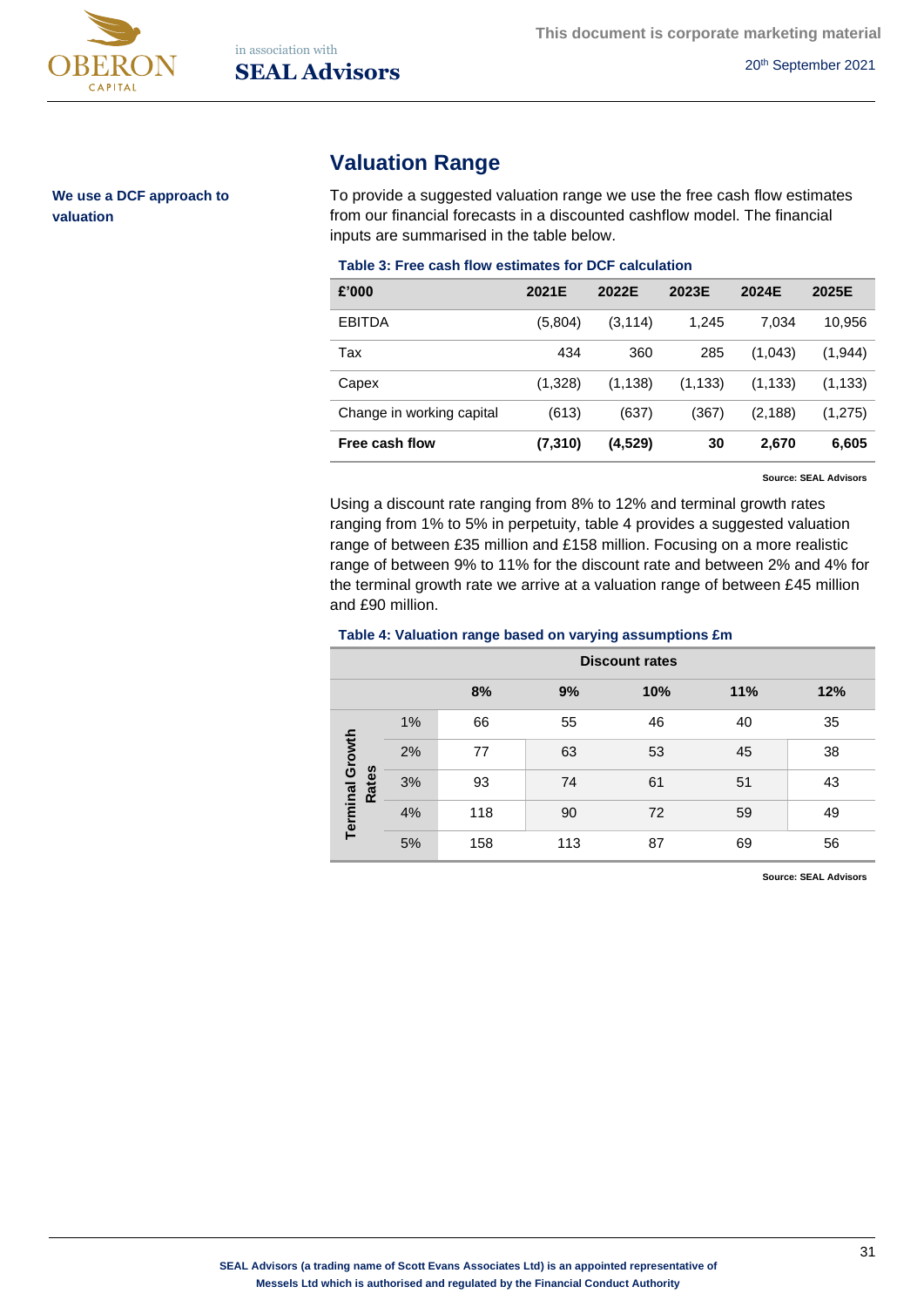

# **Financial Forecasts (SEAL Advisors' Estimates)**

|  |  |  |  |  | <b>Table 5: Forecast Income Statement</b> |
|--|--|--|--|--|-------------------------------------------|
|--|--|--|--|--|-------------------------------------------|

| Dec YE (£'000s)                    | 2019     | 2020     | 2021E    | 2022E     | 2023E     | 2024E     | 2025E     |
|------------------------------------|----------|----------|----------|-----------|-----------|-----------|-----------|
| Services                           | 1,543    | 2,777    | 4,065    | 5,716     | 7,218     | 8,458     | 9,641     |
| 4D                                 |          | 12       | 293      | 4,801     | 12,071    | 20,503    | 27,236    |
| <b>Revenue</b>                     | 1,543    | 2,789    | 4,358    | 10,517    | 19,289    | 28,960    | 36,877    |
| <b>Gross Profit</b>                | 840      | 1,967    | 2,940    | 7,310     | 13,999    | 21,589    | 27,569    |
| Staff Costs*                       | (2, 445) | (4,203)  | (6,953)  | (8, 365)  | (10, 489) | (12,063)  | (13, 872) |
| Other Opex                         | (3,913)  | (2, 317) | (1,791)  | (2,059)   | (2,265)   | (2, 492)  | (2,741)   |
| <b>Total Operating Expenses</b>    | (6,358)  | (6, 519) | (8,744)  | (10, 424) | (12, 754) | (14, 554) | (16, 613) |
| <b>EBITDA</b> (adjusted)           | (5, 518) | (4, 552) | (5,804)  | (3, 114)  | 1,245     | 7,034     | 10,956    |
| Depreciation & Amortisation        | (125)    | (380)    | (371)    | (612)     | (862)     | (1,034)   | (1, 117)  |
| <b>Operating Profit (adjusted)</b> | (5,642)  | (4, 932) | (6, 175) | (3,726)   | 383       | 6,000     | 9,839     |
| Net finance income /(costs)        | (16)     | (25)     | (9)      | (9)       | (9)       | 7         | 40        |
| Profit before tax (reported)       | (6,084)  | (5, 374) | (6, 905) | (3,735)   | 374       | 6,007     | 9,879     |
| Tax**                              | 199      | 256      | 434      | 360       | 285       | (1,043)   | (1,944)   |
| Net Income (reported)              | (5,885)  | (5, 118) | (6, 471) | (3, 375)  | 658       | 4,963     | 7,936     |

\*Excludes share option charges. \*\*Includes R&D/Grant income

| <b>Table 6: Forecast Cash Flow</b> |          |          |          |          |         |                          |          |  |
|------------------------------------|----------|----------|----------|----------|---------|--------------------------|----------|--|
| Dec YE (£'000s)                    | 2019     | 2020     | 2021E    | 2022E    | 2023E   | 2024E                    | 2025E    |  |
| <b>Adjusted EBITDA</b>             | (5,518)  | (4, 552) | (5,804)  | (3, 114) | 1,245   | 7,034                    | 10,956   |  |
| Op. cashflow pre-working capital   | (5,518)  | (4, 542) | (5,804)  | (3, 114) | 1,245   | 7,034                    | 10,956   |  |
| Working capital movements          | 2,094    | 899      | (613)    | (637)    | (367)   | (2, 188)                 | (1, 275) |  |
| Op. cashflow post-working capital  | (3, 424) | (3,644)  | (6, 417) | (3,751)  | 878     | 4,846                    | 9,681    |  |
| Income tax paid                    | 199      | 256      | 434      | 360      | 285     | (1,043)                  | (1, 944) |  |
| Capex - tangible                   | (42)     | (25)     | (78)     | (38)     | (33)    | (33)                     | (33)     |  |
| Capex – intangible                 | (596)    | (1,057)  | (1,250)  | (1,100)  | (1,100) | (1,100)                  | (1, 100) |  |
| <b>Free cashflow</b>               | (3,864)  | (4, 471) | (7, 310) | (4,529)  | 30      | 2,670                    | 6,605    |  |
| Net finance income /(costs)        | (16)     | (25)     | (9)      | (9)      | (9)     | 7                        | 40       |  |
| Share issues/ (purchases)          | 3,865    | 4,933    | 11,766   |          | ۰       | $\overline{\phantom{a}}$ |          |  |
| Change in cash and equivalents     | (5)      | 398      | 4,446    | (4,538)  | 21      | 2,677                    | 6,645    |  |
| Net cash (debt) at year start      | 233      | (580)    | 466      | 4,912    | 374     | 395                      | 3,072    |  |
| Net cash (debt) at year end        | (580)    | 466      | 4,912    | 374      | 395     | 3,072                    | 9,717    |  |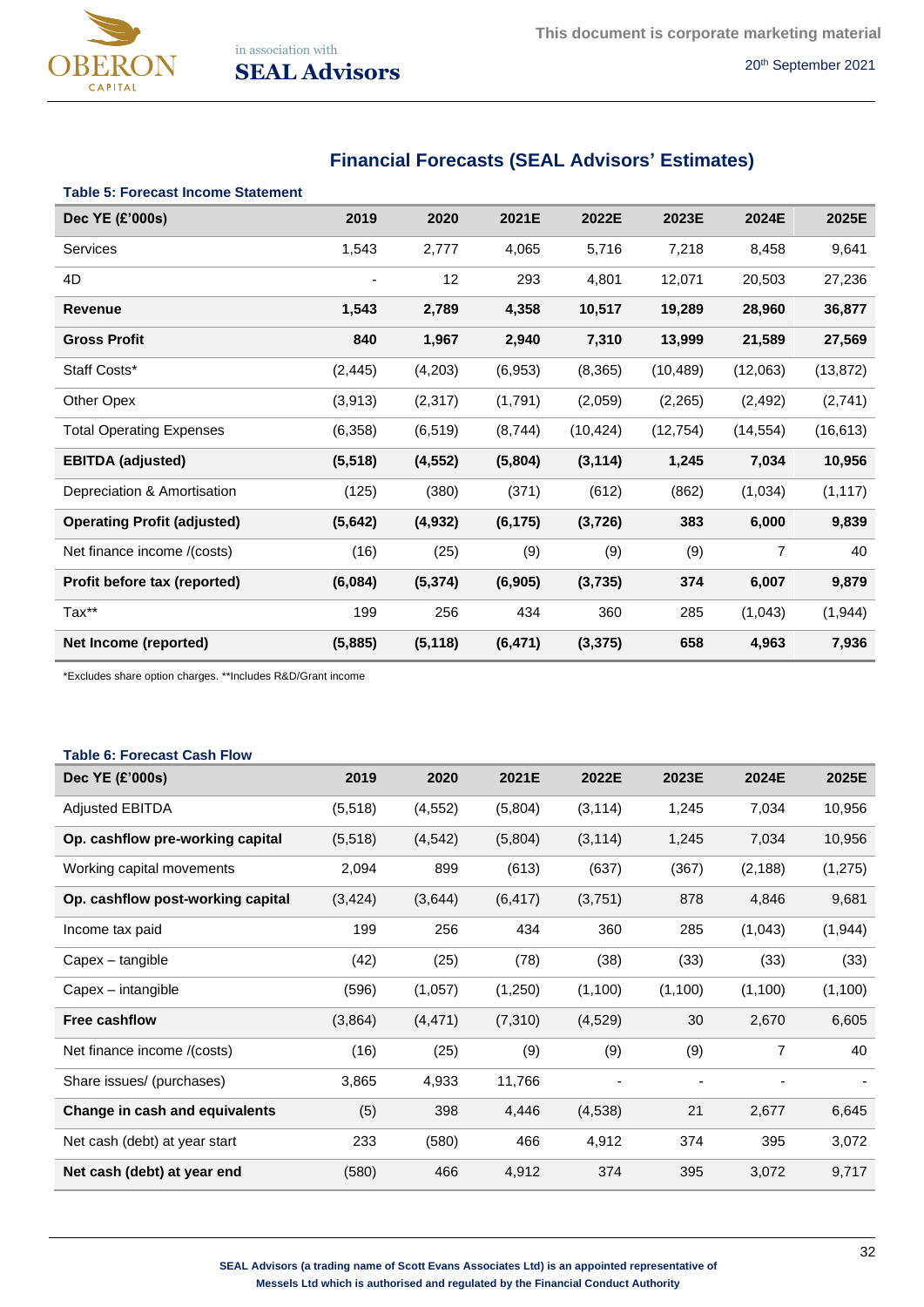

## **Table 7: Forecast Balance Sheet**

| Dec YE (£'000s)                      | 2019  | 2020  | 2021E  | 2022E     | 2023E  | 2024E  | 2025E  |
|--------------------------------------|-------|-------|--------|-----------|--------|--------|--------|
| <b>Non-current assets</b>            |       |       |        |           |        |        |        |
| Goodwill                             | 4,704 | 4,330 | 4,330  | 4,330     | 4,330  | 4,330  | 4,330  |
| Tangible assets                      | 28    | 37    | 93     | 110       | 118    | 121    | 121    |
| Intangible assets                    | 593   | 1,243 | 2,144  | 2,652     | 2,915  | 3,011  | 3,026  |
| <b>Total non-current assets</b>      | 5,325 | 5,610 | 6,567  | 7,093     | 7,363  | 7,462  | 7,477  |
| <b>Current assets</b>                |       |       |        |           |        |        |        |
| Trade debtors                        | 919   | 1,333 | 2,179  | 4,207     | 5,594  | 8,109  | 9,957  |
| Prepayments and other accruals       | 69    | 111   | 174    | 421       | 772    | 1,158  | 1,475  |
| Other debtors                        | 173   | 279   | 200    | 150       | 100    | 50     | 50     |
| Cash                                 | 257   | 655   | 5,101  | 563       | 584    | 3,261  | 9,906  |
| <b>Total current assets</b>          | 1,418 | 2,378 | 7,654  | 5,341     | 7,049  | 12,578 | 21,388 |
| <b>Total assets</b>                  | 6,743 | 7,988 | 14,221 | 12,433    | 14,412 | 20,040 | 28,865 |
| <b>Non-current liabilities</b>       |       |       |        |           |        |        |        |
| Deferred tax liability               | 101   | 224   | 224    | 224       | 224    | 224    | 224    |
| Debt                                 | 18    | 189   | 189    | 189       | 189    | 189    | 189    |
| <b>Total non-current liabilities</b> | 119   | 412   | 412    | 412       | 412    | 412    | 412    |
| <b>Current liabilities</b>           |       |       |        |           |        |        |        |
| Trade creditors                      | 905   | 901   | 1,063  | 2,245     | 2,645  | 2,580  | 2,792  |
| Accruals and deferred income         | 437   | 470   | 525    | 930       | 1,851  | 2,580  | 3,258  |
| Other creditors                      | 2,236 | 1,901 | 1,901  | 1,901     | 1,901  | 1,901  | 1,901  |
| Debt                                 | 819   | 0     | 0      | $\pmb{0}$ | 0      | 0      | 0      |
| <b>Total current liabilities</b>     | 4,397 | 3,272 | 3,489  | 5,076     | 6,397  | 7,061  | 7,951  |
| <b>Total liabilities</b>             | 4,516 | 3,685 | 3,901  | 5,489     | 6,810  | 7,474  | 8,364  |
| <b>Net Assets</b>                    | 2,227 | 4,303 | 10,319 | 6,944     | 7,602  | 12,566 | 20,501 |

Source: Silver Bullet Data Services Group plc, SEAL Advisors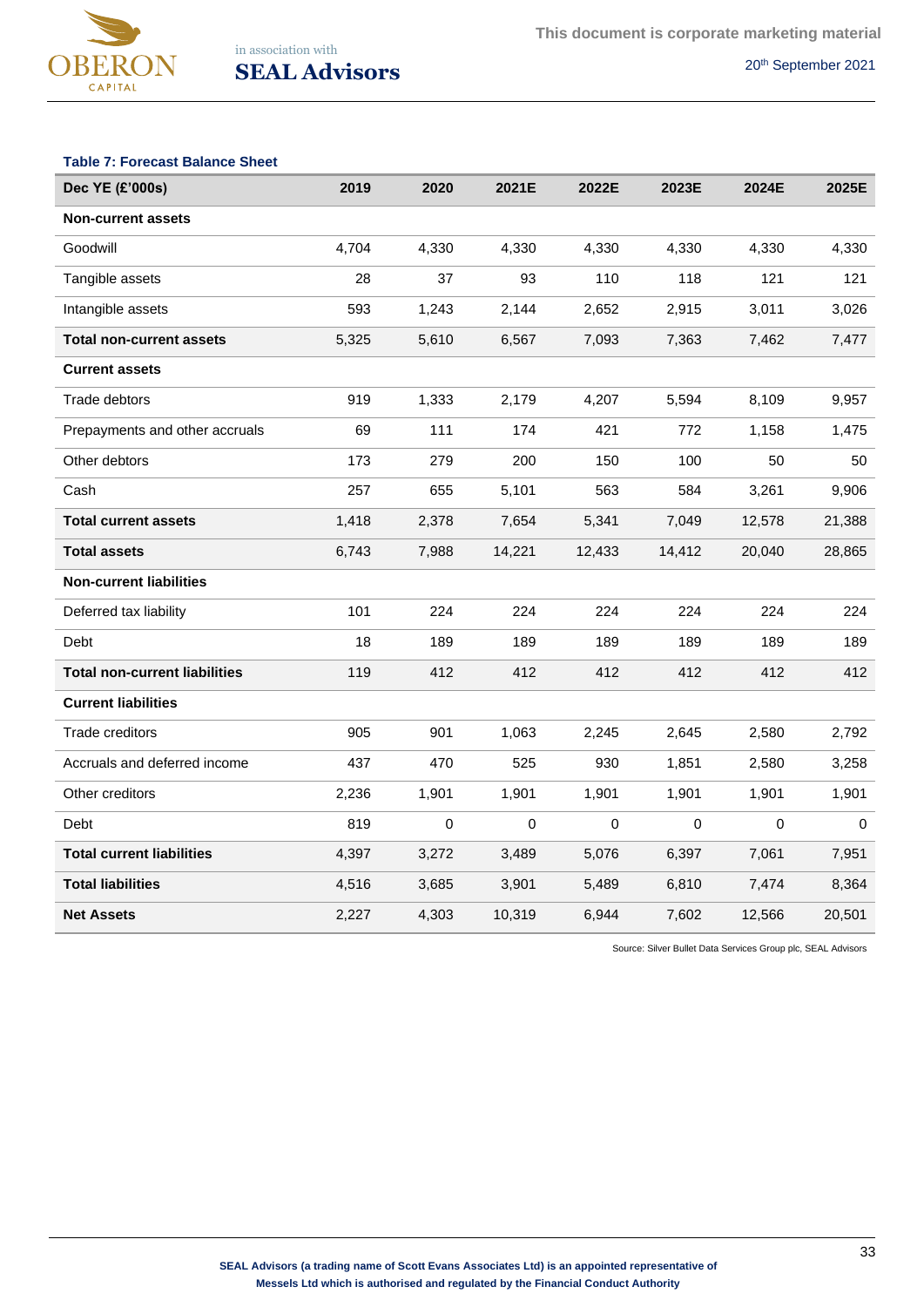

# **Glossary of Terms**

| <b>Ad Exchange</b>                               | Ad Exchanges are digital marketplaces where publishers and advertisers come<br>together to trade digital ad inventory such as display, native, video, mobile and<br>in-app. Buying and selling happen in real-time auctions, empowered by RTB<br>(real-time bidding) technology (ref: smartyads.com).                                                                                                                             |
|--------------------------------------------------|-----------------------------------------------------------------------------------------------------------------------------------------------------------------------------------------------------------------------------------------------------------------------------------------------------------------------------------------------------------------------------------------------------------------------------------|
| <b>Brand Safety</b>                              | Brand safety is defined as keeping a brand's reputation safe when they<br>advertise online. In practice, this means avoiding placing ads next to<br>inappropriate content. According to the Internet Advertising Bureau this also<br>involves providing a safe environment for ad trading (ref: Bannerflow).                                                                                                                      |
| <b>Cookies</b>                                   | A cookie is a text file (up to 4KB) created by a website that is stored in the<br>user's computer either temporarily for that session only or permanently on the<br>hard disk (persistent cookie). Cookies provide a way for the website to<br>recognize you and keep track of your preferences.                                                                                                                                  |
| <b>Contextual Targeted</b><br><b>Advertising</b> | Contextual digital targeted advertising is the use of on-page keywords to first<br>identify the meaning of a page, and secondly to make ad-serving decisions<br>based on that meaning. In practise, contextual advertising allows advertisers to<br>serve up ads on individual web pages based on the content of that page (ref:<br>BrillMedia).                                                                                  |
| <b>Demand Side Platforms (DSP)</b>               | A demand-side platform (DSP) is software used by advertisers to buy mobile,<br>search, and video ads from a marketplace on which publishers list advertising<br>inventory. These platforms allow for the management of advertising across<br>many real-time bidding networks, as opposed to just one, like Google Ads (ref:<br>Instapage).                                                                                        |
| <b>FloC</b>                                      | Federated Learning of Cohorts or FLoC, is Google's proposed replacement for<br>cookies. It is a method for browsers to enable interest-based advertising. It<br>works by gathering data about a user's browsing habits and then clustering<br>groups of users with similar interests into cohorts. Individual user data is kept<br>locally, in the browser, and the browser only exposes the cohort ID<br>(searchengineland.com). |
| <b>Linear TV</b>                                 | Linear TV is the traditional broadcast television system, delivered through<br>cable, satellite, or 'over the air.' The term linear TV is used to refer to the way<br>the television content is consumed. The viewer can only watch the program<br>that the service provider has "lined up", according to the broadcast<br>programming schedule (ref: Kaltura.com).                                                               |
| <b>Non-Search Advertising</b>                    | Non-search or display advertising is where ads are posted on third party sites<br>based on a user's behaviour. They are based on the principle of posting the<br>right ads to the right people.                                                                                                                                                                                                                                   |
| <b>Open Internet</b>                             | The open internet is defined as the online environments outside of search and<br>social walled gardens, where advertisers have more choice of who they want to<br>work with, when and how they want to share their data, and how they prefer to<br>measure success (ref: crieto.com).                                                                                                                                             |
| Out Of Homed Media (OOH)                         | OOH media, sometimes referred to as outdoor media, is any advertising that<br>reaches consumers when they're outside of their homes. OOH media used to<br>be relatively limited to concepts like billboards and other print ads. Today, it<br>includes dynamic content on digital screens in a variety of situations (ref:<br>Lemonlight).                                                                                        |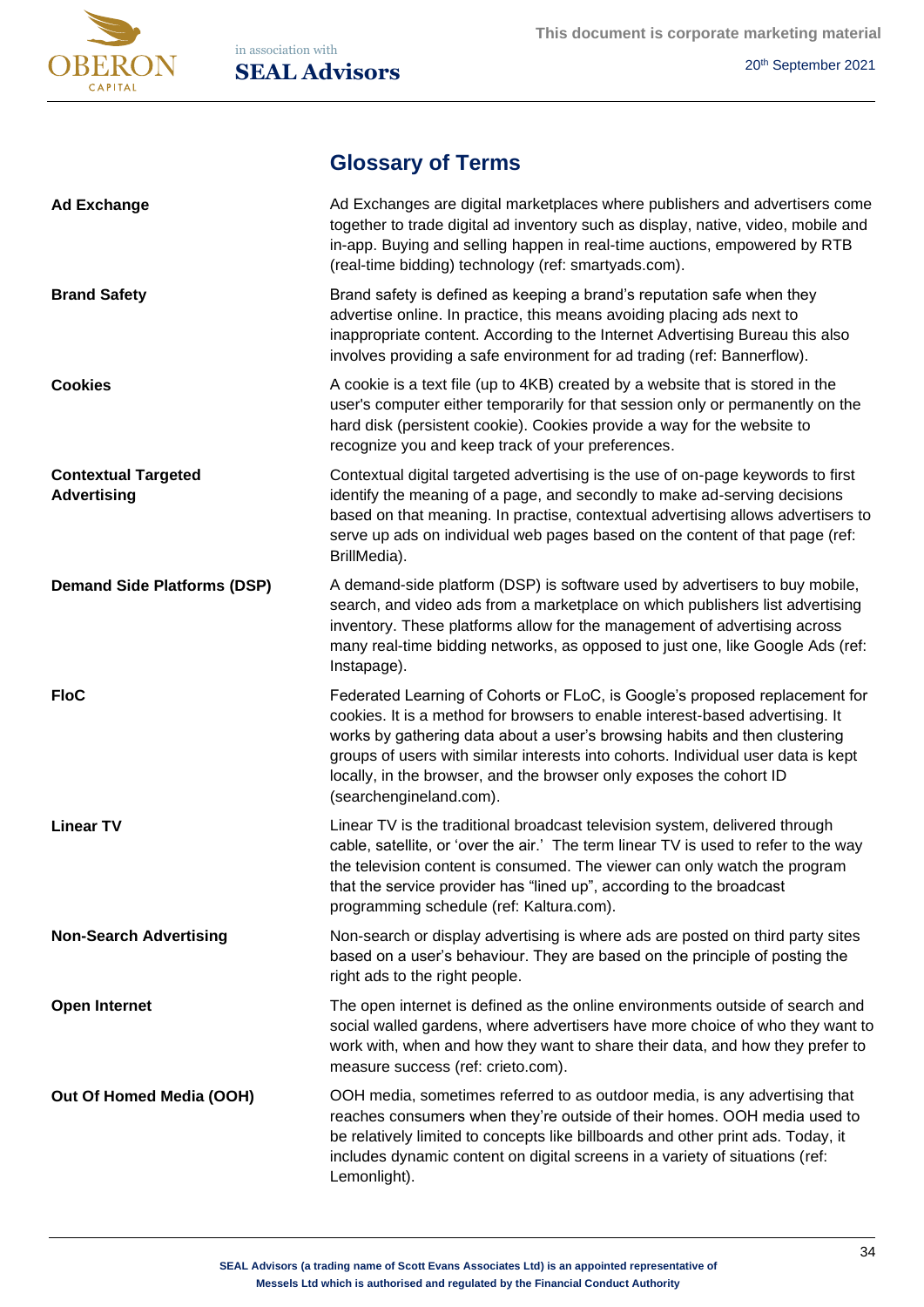

| <b>Programmatic Advertising</b> | Programmatic advertising is a way to automatically buy and optimise digital<br>campaigns, rather than buying directly from publishers. It's designed to replace<br>human negotiations with machine learning and AI-optimisation. (ref:<br>Match2One).                                                                                                                                                      |
|---------------------------------|------------------------------------------------------------------------------------------------------------------------------------------------------------------------------------------------------------------------------------------------------------------------------------------------------------------------------------------------------------------------------------------------------------|
| <b>Third-Party Cookies</b>      | Third-party cookies are created by domains that are not the website (or<br>domain) that the user is visiting. These are usually used for online-advertising<br>purposes and placed on a website through a script or tag. A third-party cookie<br>is accessible on any website that loads the third-party server's code (ref:<br>cookiepro.com).                                                            |
| <b>Walled Garden</b>            | A walled garden is an organization which keeps its technology, information,<br>and user data to itself, with no intention of sharing it. In simpler words, a walled<br>garden is a closed ecosystem, operated by people within the ecosystem,<br>without the involvement of an outside organization. Google, Facebook, and<br>Amazon are three ad tech giants that are walled gardens (ref: adpushup.com). |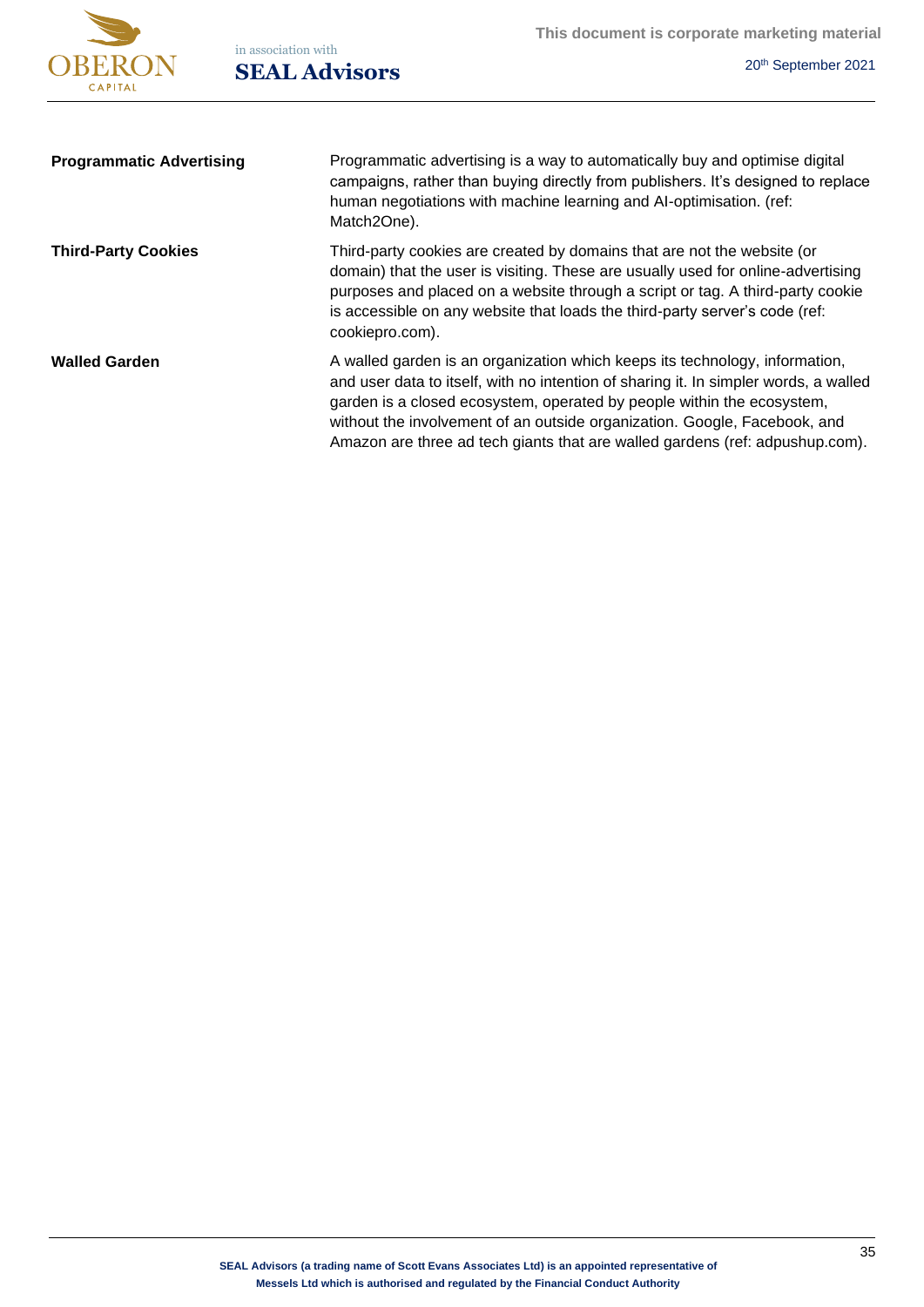



# **About Oberon Capital**

Oberon Capital is the corporate advisory and broking division of Oberon Investments Group PLC.

Oberon provides public and private corporate clients with access to capital via a broad and differentiated network of institutional and private investors. Our capabilities are supported by a hands-on, bespoke corporate advisory service that leverages the considerable experience of the Oberon Capital team, as well as the wider Oberon Group. Our ambition is to provide creative solutions combining old-fashioned relationship-based corporate broking with fresh innovation and imagination.

For more information and contact details see www.oberoninvestments.com

# **About SEAL Advisors**

SEAL Advisors is the trading name of Scott Evans Associates Ltd.

SEAL provides specialist research services for companies, investment institutions and the legal services industry. All of SEAL's research is bespoke and tailored to the individual needs of clients. SEAL produces macroeconomic, thematic and issuer-sponsored research. In addition, SEAL provides advisory on all aspects of ESG.

For more information and contact details see www.sealadvisors.com